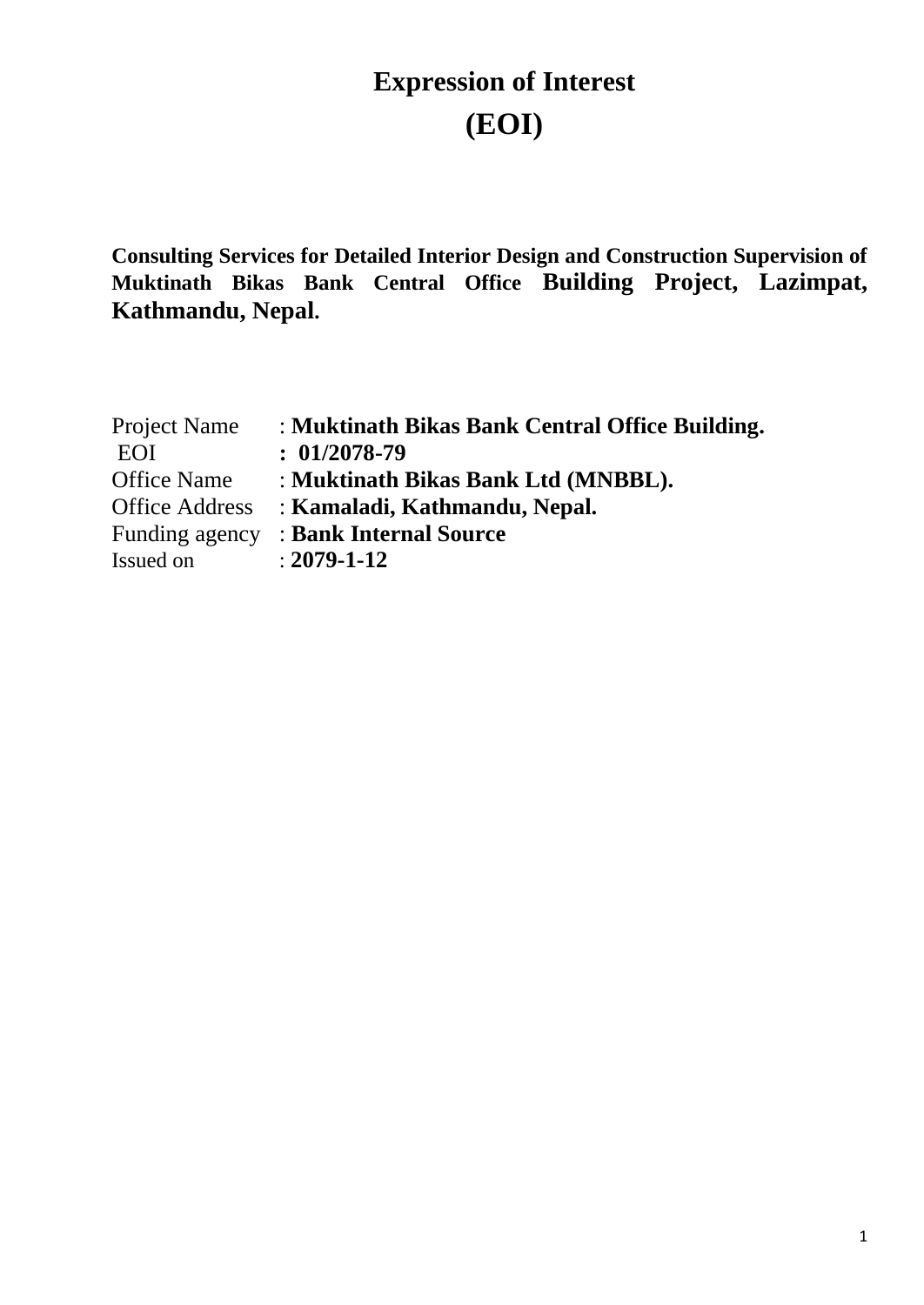## **Table of Contents**

| Section I.   | Request for Expression of Interest                     |    |
|--------------|--------------------------------------------------------|----|
| Section II.  | Instructions for submission of Expression of Interest  |    |
| Section III. | <b>Objective of Consultancy Services or Brief TOR</b>  | 7  |
|              | Section IV. Evaluation of Consultant's EOI Application | 14 |
|              | Section V. EOI Forms and Formats                       | 17 |
| Appendix-1   |                                                        | 26 |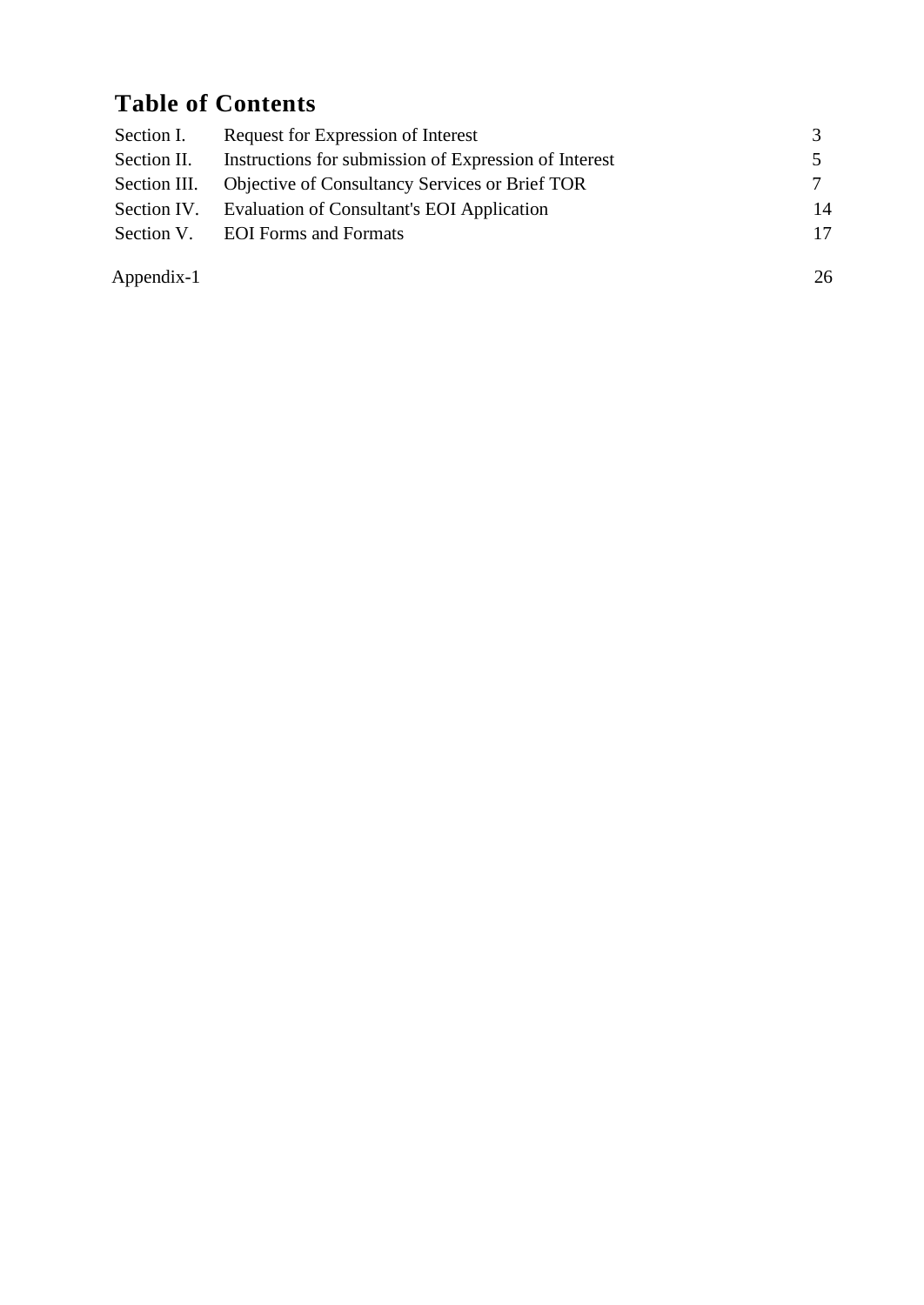# **Section – I**

# **Request for Expression of Interest**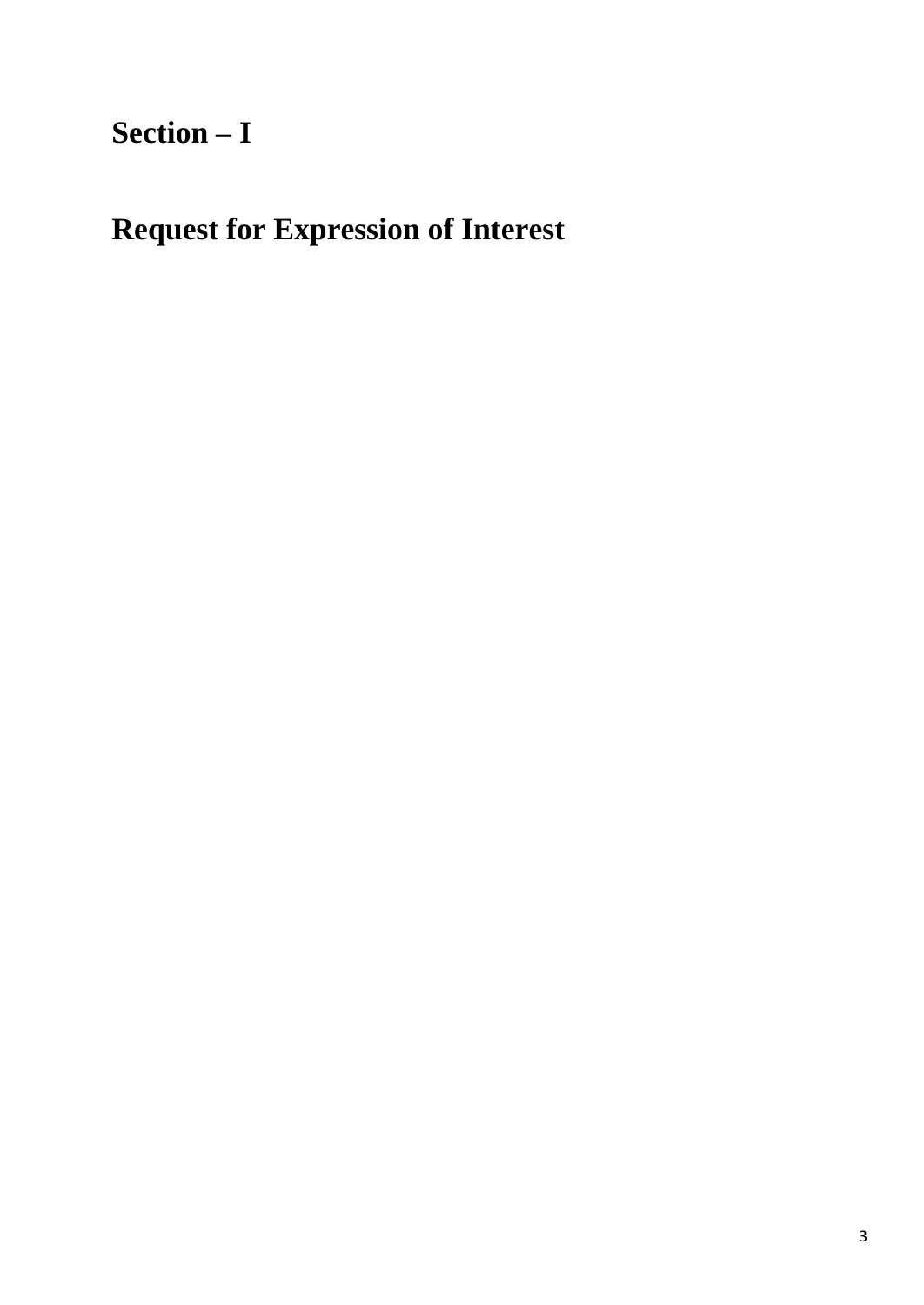#### **Muktinath Bikas Bank Ltd (MNBBL) Kamaladi, Kathmandu, Nepal**

#### **Invitation of Expression of Interest (EOI) For Interior Design Consultancy Services (EoI – 1/ 078/079)**

#### **(Date of Publication: 2079-1-12)**

- <span id="page-3-0"></span>1. **Muktinath Bikas Bank Ltd (MNBBL).** is constructing its Central Office Building at its premises at Lazimpat and intends to prepare separate lists of competent local consulting forms for the preparation of Interior Planning, Conceptual Designs, Preparation of Detail Interior Design, Animation, Cost Estimation, Tender Document and Supervision of the same. This invitation of expression of interest (EOI) is made to invite applications from interested and eligible National Consulting firms registered in Nepal under GON rules and regulation.
- 2. The EOI document could be obtained free of cost during office hours on all government working days with in 15<sup>th</sup> days of first published of this notice from **Muktinath Bikas Bank Ltd (MNBBL)**. The instructions to applicants, prescribed formats, evaluation criteria, and detail information as well as the indicative Terms of Reference for the job is provided in Annex along with EOI.
- 3. Dully completed EOI documents in hard copy should be submitted for this job to the address mentioned bellow clearly mentioning the name of the job in sealed envelopes before 1.0 pm within 16th day of first publication of this notice.

#### **The CEO, Muktinath Bikas Bank Ltd. (MNBBL) Kamaladi, Kathmanmdu, Nepal.**

- 4. If the deadline specified herein falls on a government holiday, then deadline shall be extended automatically to the next working day at the same hour. Duly completed EoI documents received after the due date & time, shall be considered late, summarily rejected and returned un-opened.
- 5. The completed EoI documents received by the due date and within the specified time shall be opened at 2:30 PM on the 16th day of first date of publication of this notice in the presence of the applicants or their authorized representative who-so-ever wish to attend. Absence of the applicant or their authorized representatives, however, shall not obstruct or prevent the opening of the EoI in any way.
- 6. The EoI documents received from the applicants will be evaluated on the basis of the approved eligibility and evaluation criteria. The evaluation of EoI application will be done in cumulative basis. Only three -six top ranked consulting firm obtaining specified marks in EoI evaluation process will be shortlisted as qualified firms.
- 7. Request for proposal (RFP) for each job will be issued to qualified short listed firms for respective Job for the submission of Technical and Financial Proposal. The Quality and Cost Based Selection (QCBS) procedure will be used for final selection of the consulting firm.
- 8. MNBBL reserves the right to accept or reject any or all EoI applications with or without giving any reason whatsoever.
- 9. Further information on this EoI can be obtained from above address of MNBBL during office hours in all working days prior to the deadline of submission of EoI.

#### **Address:**

| Name of the Client<br>Address | : Muktinath Bikas Bank Ltd (MNBBL).<br>: Kamaladi, Kathmanmdu, Nepal. |
|-------------------------------|-----------------------------------------------------------------------|
| Telephone                     | $: 01 - 4168683$                                                      |
| Facsimile:                    |                                                                       |
| E-mail                        | : info@muktinathbank.com.np                                           |
| Website                       | : www.muktinathbank.com.np                                            |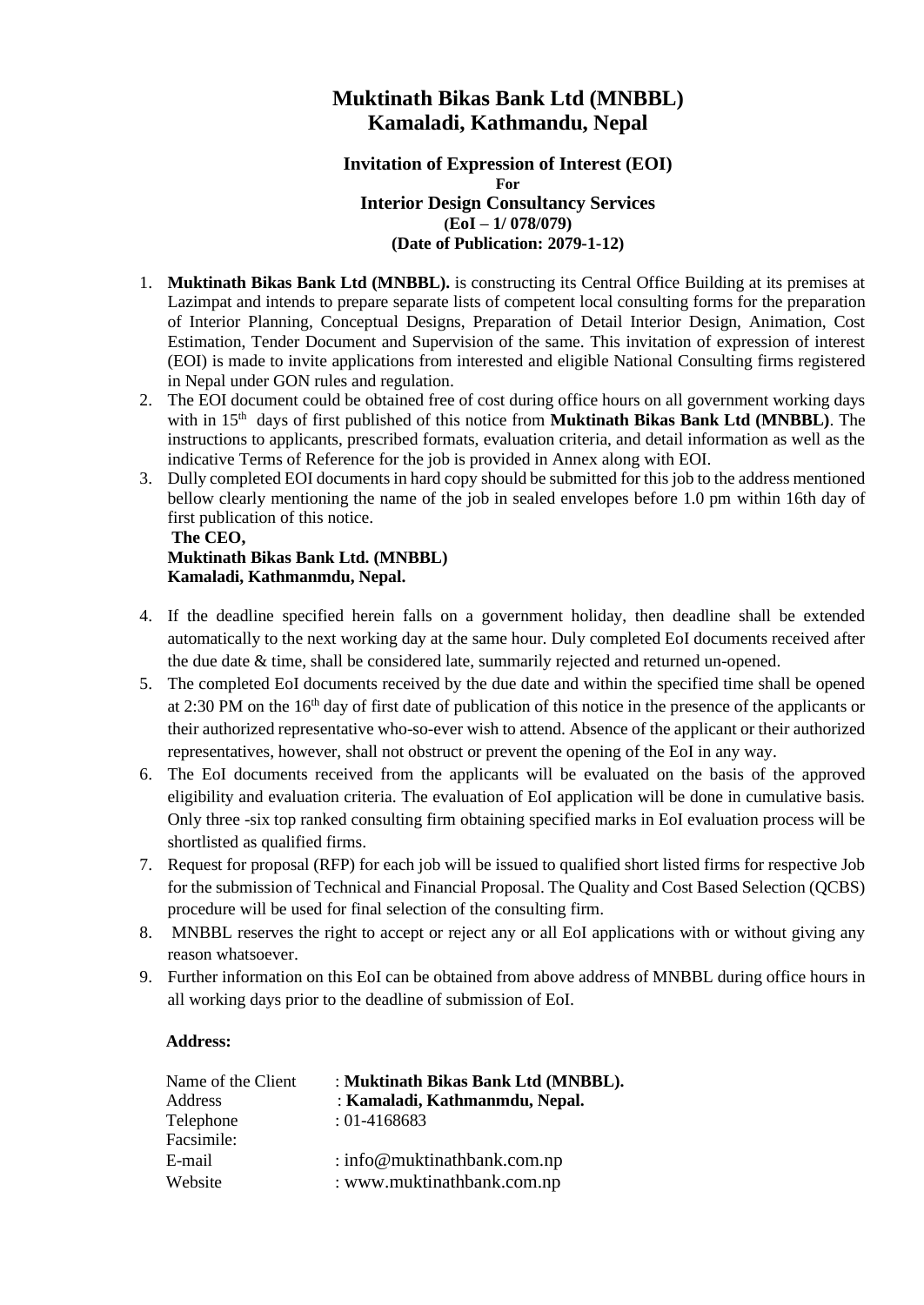**Section - II**

**Instructions for Submission of Expression of Interest**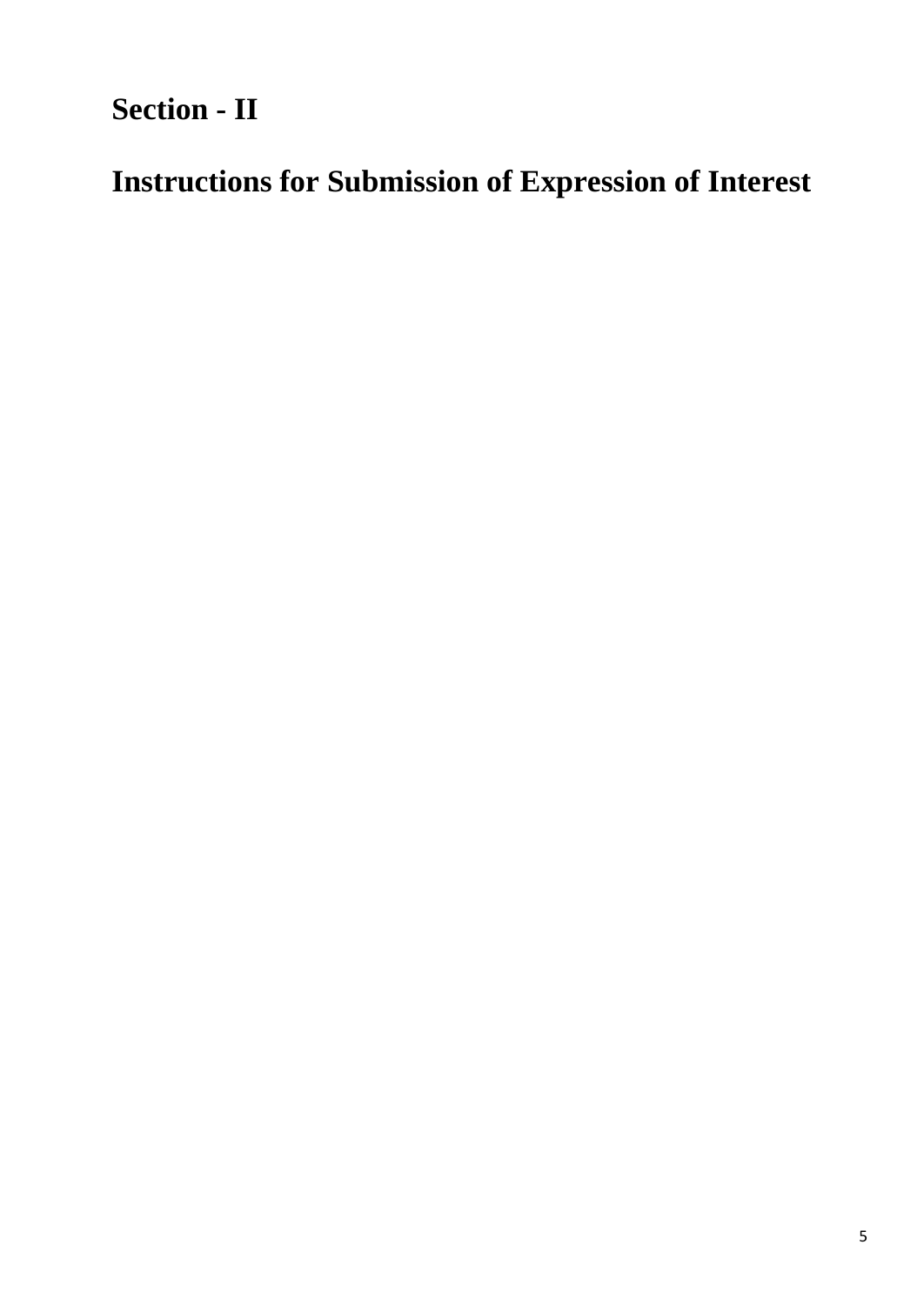## <span id="page-5-0"></span>**Instructions for Submission of Expression of Interest**

**1.** Expression of Interest may be submitted by a sole firm or with sub-consultants or a joint venture of consulting firms.

**2.** The Consultant must accomplish the Expression of Interest Application in its letterhead duly signed by authorized representative in the format given in the EOI Document. The application should contain following information:

(i) Applicants shall provide the following information in the respective formats given in the EOI document:

- Letter of Application(Form1)
- Detail Information of the Applicant (Form 2)
- Technical Competencies(Experiences) (Form 3)
	- a) General Experiences in last five years.
	- b) Specific experiences in similar assignments undertaken in the previous three years.
	- c) Geographical Competencies with details of work experience of working in similar geographic region/country
	- d) Availability of staffs with suitable qualification

• Management Competence with firm's capacity, established mechanism to ensure quality of services, timely response to complaint, and retaining competent staff (Form 4)

(ii) Applicants may submit additional information with their application but shortlisting will be based on the evaluation of information requested and included in the formats provided in the EOI document.

(iii) The EOI document will be available from the address given below from 12-01-2079 10:00 free of cost

(iv) The Expression of Interest (EOI) document either collected from the "Client's Office" or downloaded from "Client's website" must be duly completed and submitted hardcopy.

(v) The completed EOI Document must be submitted on or before the date mentioned in the "Request for Expression of Interest" must be submitted hardcopy. In case the submission falls on public holiday the submission can be made on the next working day. Any EOI Document received after the closing time for submission of expression of interest shall not be considered for evaluation.

#### **Address**

| Name of the Client | : Muktinath Bikas Bank Ltd (MNBBL). |
|--------------------|-------------------------------------|
| Address            | : Lazimpat, Kathmandu, Nepal.       |
| Telephone          | $: 01 - 4168683$                    |
| Facsimile:         |                                     |
| E-mail             | : info@muktinathbank.com.np         |
| Website            | : www.muktinathbank.com.np          |
|                    |                                     |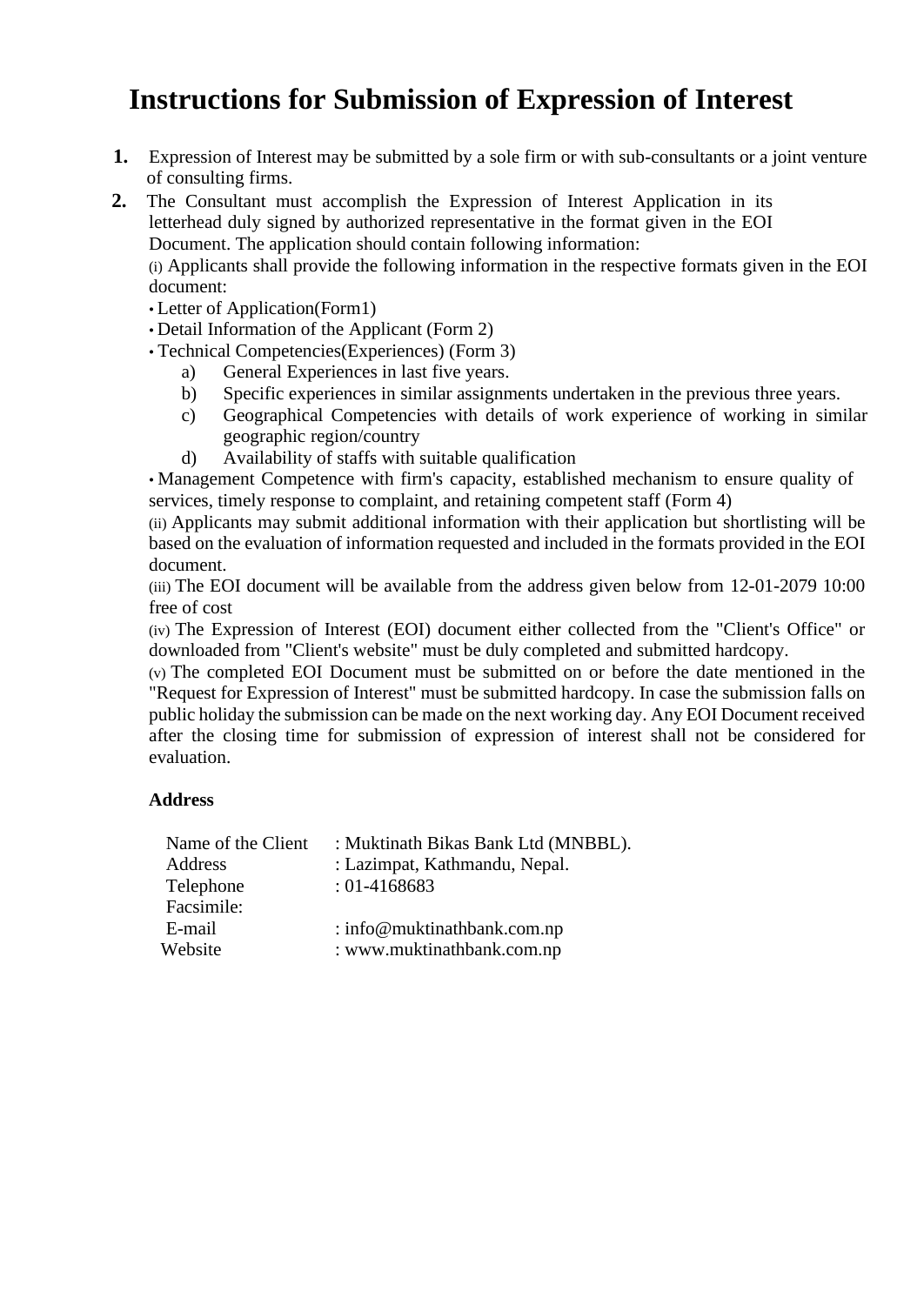**Section - III**

# **Objective of Consultancy Services or Brief TOR**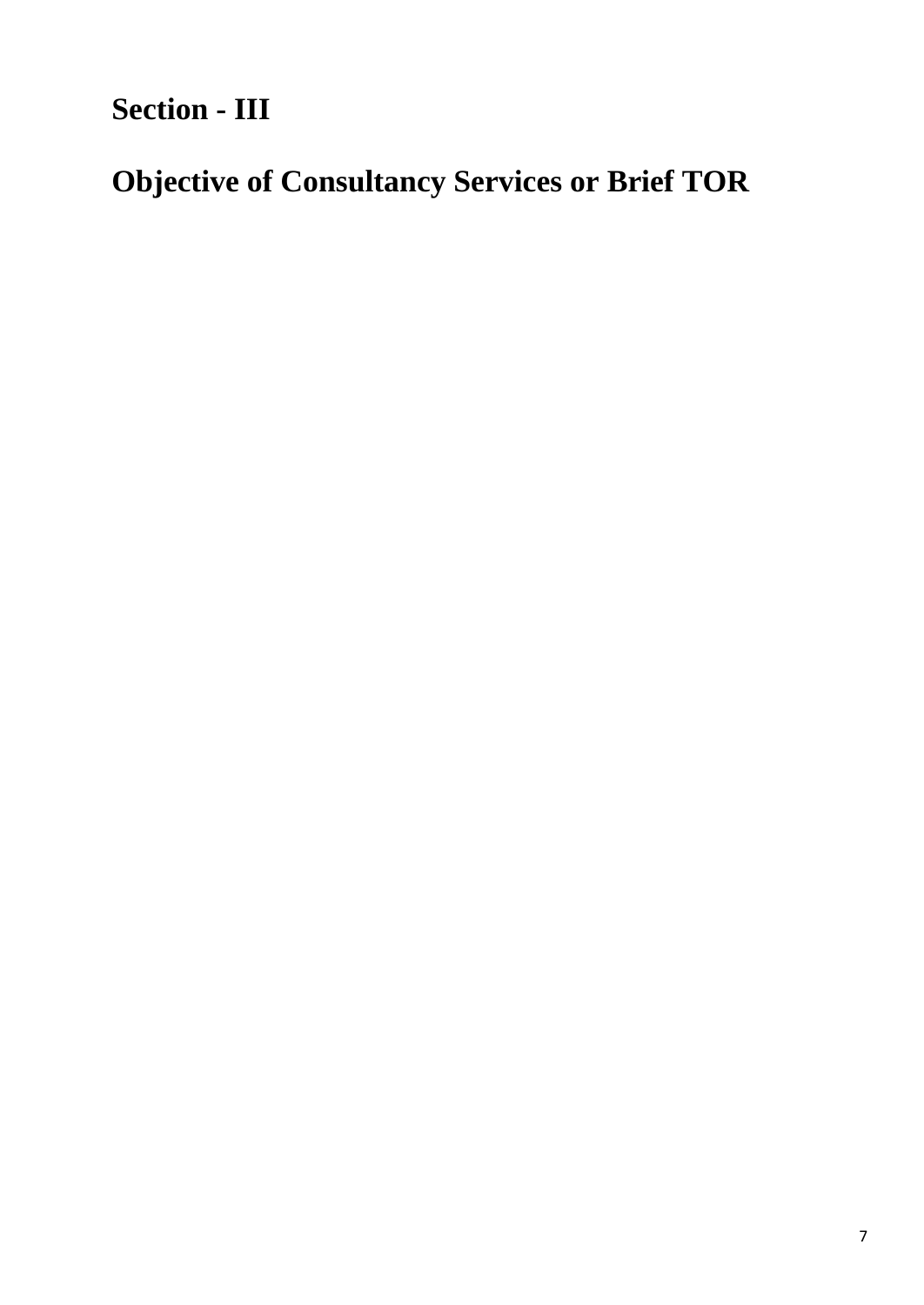#### **3. TERMS OF REFERENCE (TOR)**

#### **3.1 BACKGROUND**

**MUKTINATH BIKAS BANK LTD (MNBBL).** Has allocated funds towards the cost of consulting Services for Detailed Interior Design and Supervision of Muktinath Bikas Bank Ltd (MNBBL) building Project and intend to apply a portion of this fund to eligible payments under this contract.

#### **3.2 OBJECTIVE OF THE ASSIGNMENT**

The main objective of hiring the consulting firm's service is to prepare detail Interior design drawings with working details and construction supervision of the proposed Muktinath Bikas Bank Ltd (MNBBL) Building. The specific objectives of the assignment are:

- i. To Conduct the Conceptual, Detailed Interior Design of the Muktinath Bikas Bank Building at Lazimpat, Kathmandu, Nepal.
- ii. To prepare Interior design drawings with working details, & animation.
- iii. To assist MNBBL for procurement.
- iv. Interior Construction Supervision works up to Defect liabilities period
- v. Periodic meeting & report to MNBBL

#### **3.3 SCOPE OF WORK**

The scope of consulting services is divided in three major Phases namely,

#### **Phase I: Detailed Interior Design Phase**

**Phase II: Procurement Phase** 

#### **Phase III: Construction Supervision Phase**

The scope of work to be carried out by the consultant shall include but not limited to the following:

#### **PHASE I: DETAILED INTERIOR DESIGN PHASE**

#### **3.1.1 Desk study**

A desk study should be carried out, collecting all trending data, previous drawings and information relevant to the Muktinath Bikas Bank Ltd (MNBBL). Modern conceptual design of the trending bank interiors and its requirements, drawings for further investigation works as well as detail design works. The desk study also includes the review and assessment of the existing Muktinath Bikas Bank Ltd (MNBBL). Requirements of office structures, discussion and meetings with officials of MNBBL and other stakeholders.

#### **3.1.2 Detailed Interior Survey and Design.**

It should include collection, review and analysis of all field data including but not limited to

- ❖ To prepare Interior master plan for Muktinath Bikas Bank Ltd (MNBBL) building newly constructed at its Lazimpat premises.
- ❖ To exercise and prepare requirements for Central Banking Office for Muktinath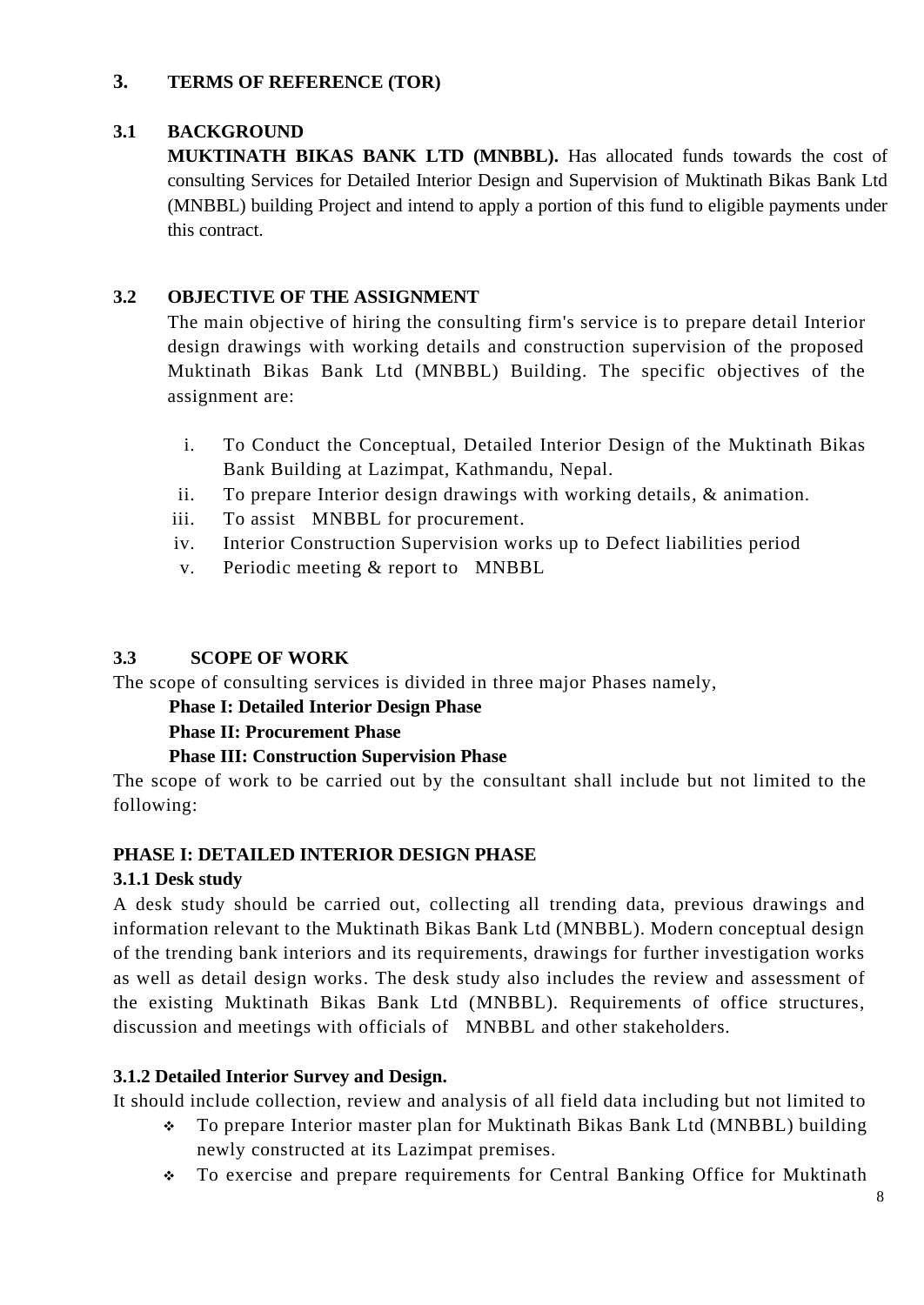Bikas Bank Ltd (MNBBL).

- ❖ To prepare as Interior design and drawings with plan and elevation of the existing floor of building of Muktinath Bikas Bank Ltd (MNBBL) with actual field measurement.
- ❖ Prepare 3D of all floors and walk through of the Interior design.

#### **3.1.3 Master Plan and Conceptual:**

Consultant shall:

- i. Prepare and submit conceptual Interior plan, Interior design and other related design as well as cost estimation of the project for approval by Client
- ii. Prepare and submit preliminary design and cost estimate incorporating the Clients' suggestions and comments

#### **3.1.4 Detailed Interior design, quantity/cost estimates, BOQ, Specification, Tender document.**

Based on the collected information and results of the discussions mentioned above the consultants should design the Interior of the building for Muktinath Bikas Bank Ltd (MNBBL), following the standard codes of practice, norms and guidelines. The relevant codes for the design Nepal National Building Code (NBC: 1994), Revised NBC: 2015, IS Codes, and health regulation for building and infrastructures 2070 and other relevant Rule and Regulation shall be followed. The consultant shall also prepare the cost estimate of the same for Furniture and Fixtures, Civil Works, Toilet decoration, air-conditioning, flooring wall decoration and electrical fixtures. The consultants shall collect information on price of materials and prepare rate analysis, rate schedules and cost estimates based on the standard norms and prevailing district rates of Kathmandu.

The Consultants shall: -

i) Prepare detailed design and drawings for:

#### **1. Detailed Interior Design and working Drawings**

- $\div$  Floor plans (1:100)
- $\div$  Finishing schedule plans (1:200)
- $\div$  Four side Elevations (1:100) If the plan is L, C or H Shape, Sectional elevations of the faces (1:100)
- ❖ Longitudinal sections (at least from two direction)
- ❖ Door (with shutter and moldings) details and window (curtain and blinds) schedule with counts and detail drawings and specification.
- ❖ Blow up Details (Staircase finishing; toilets finishing; wall sections with blow up details of handrail;
- ❖ Interior floor plans and detailing.
- ❖ 3D views of relevant space.

#### **Civil Works:**

- ❖ Vault/Locker and other necessary infrastructure
- ❖ Sanitary design and detailing

#### **4. Detailed Electrical/ Mechanical Design and Drawings**

- ❖ Power distribution system.
- ❖ Lighting layout plan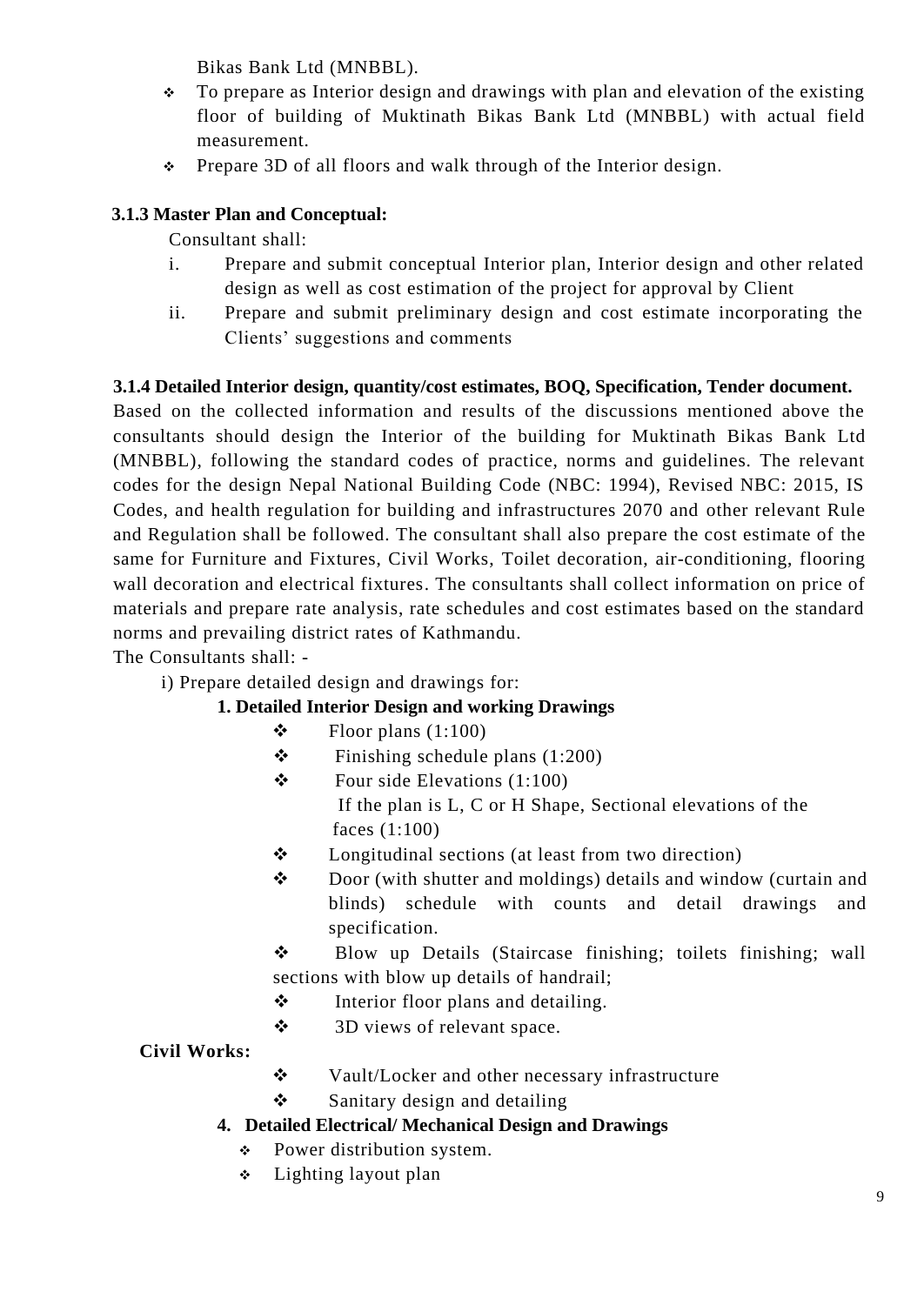- ❖ Power layout plan
- ❖ Telecommunication layout plan
- ❖ Specify the standard dimension and position for the placement of the switches, plug sockets, height hanging light or wall light.
- ❖ Computer Networking.
- ❖ Security system design (including but not limited to: CCTV, fire, Access,
- Intrusion detection, PA, etc)
- ❖ HVAC design and detailing

#### **5. Detailed Sanitary Design and Drawings**

• Toilets wall tile design with toilet planning of sanitary fixtures layout plan

• Blowup sections showing fixtures specifying height from the floor and floor slopes.

#### **6. Detail Cost and quantity estimate**

Detail Cost and quantity estimate including bill of quantity (BOQ) and technical specification.

- ❖ Detail Quantity estimate and abstract of cost of each components
- ❖ Consolidated abstract of cost
- ❖ Bill of Quantities.

❖ Rate of items are to be used from the District Rate analysis collecting them from the related division offices. If there are any items which are not included in that rate analysis, consultant has to prepare rate analysis for those items based on prevailing norms. Rate analysis of relevant items.

❖ Technical specification for all BOQ items

❖ Prepare Bidding Documents following PPMO standard Bidding Document (Method of procurement shall be decided in consultation with MNBBL).

 $\div$  Any other document necessary for the bidding process & construction permit.

#### **PHASE 2: PROCUREMENT PHASE**

#### **3.2.1 Bidding and Award of Contract**

The consultant shall prepare Bidding Documents including Technical Specifications Drawings, Bills of Quantities covering all Interior works of Building complex. The consultant will assist MNBBL in the bidding process including the preparation of procurement plan, inviting bids, bid opening and evaluation. Upon receipt of bids, the Consultant shall guide the evaluation committee in the evaluation of the bids as when required and assist and preparing bid evaluation report as when necessary as per the request of the client in accordance with the GON procurement procedures and guidelines. After the approval of the Bidder(s) selection, the consultant shall prepare and facilitate the contract agreement to be signed between the winning bidder and the MNBBL as per the specified agreed conditions.

Deliverable of this item of work include: -

- *a) Bid invitation.*
- *b) Record of clarifications, pre-bid meetings.*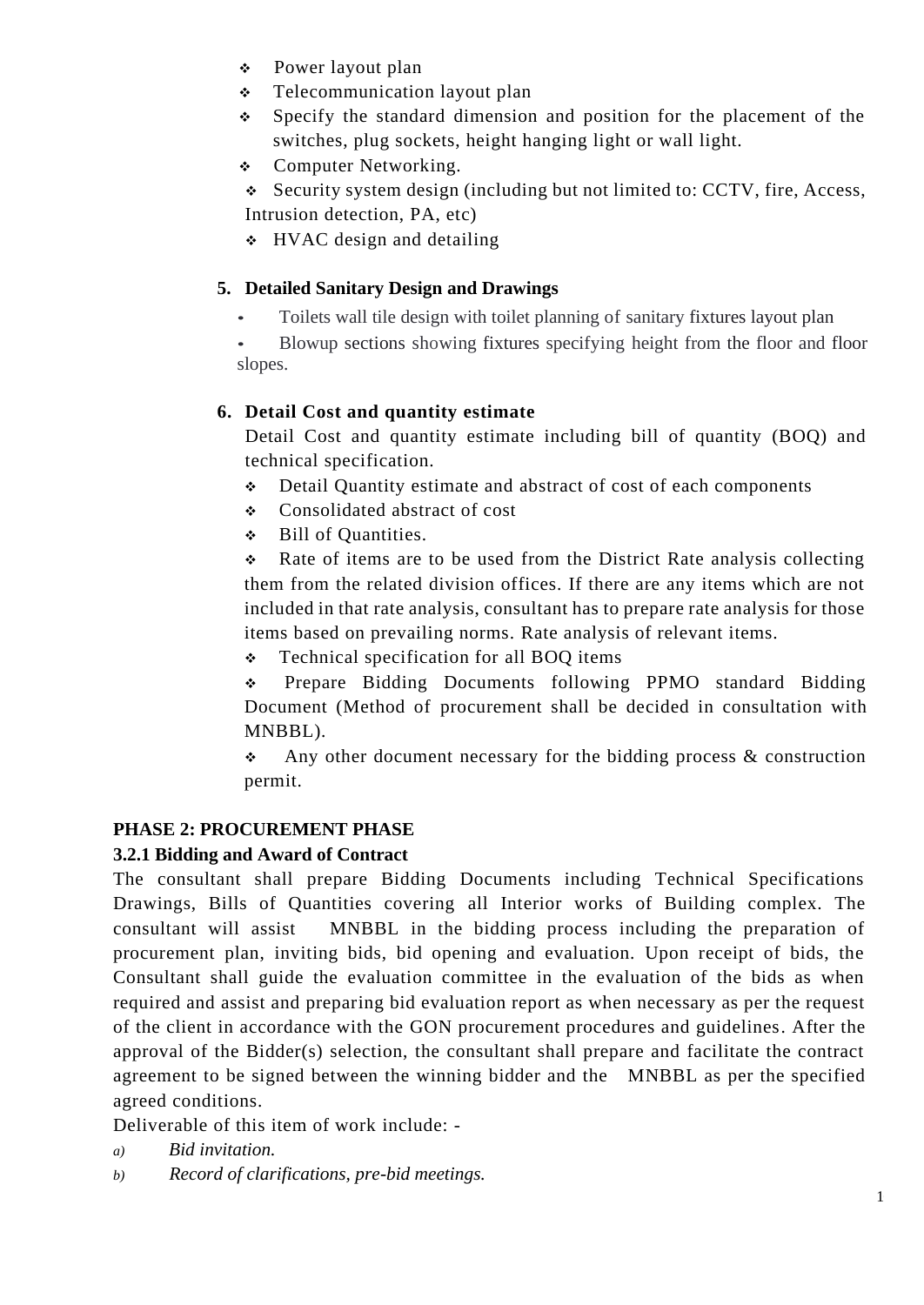#### **PHASE 3: CONSTRUCTION SUPERVISION PHASE**

The consultant shall be responsible for all supervision work of construction of interior work of MNBBL Building and other infrastructures including the followings but not limited to.

**3.3.1 Contract Administration** The consultant shall take responsibility of contract administration in accordance with the provisions of the contract between the MNBBL and the interior Contractor and ensure the quality of works executed by the Interior Contractor as per the contract. The Consultant shall be responsible for construction supervision to ensure timely completion of the contract, Quality assurance checks and tests, preparing and recommendation of variation order if required, providing working drawings and instructions to the Interior Contractor, checking and approving Interior Contractor's shop drawings, laying out the interior on floor as per the Plan, measurement and billing of works executed by the Interior Contractor, certification for payments for the works executed in conformity with the contract requirements.

#### **3.3.2 Supervision of Construction Works**

- The Consultant should provide the necessary supervisory staff to be employed during the period of implementation in executive and supervisory capacities in respect of the interior contracts. The Consultant will be delegated with all normal duties and powers of the "Residential Engineer as a project manager" for the implementation of the project.
- > The Consultant will check, approve, reject and record, as the case may be, inter alia, the following:
	- Interior Contractor(s)' fabrication machines and equipment
	- **Interior Fabrication Materials**
	- Review and approve all methods proposed by the Interior Contractor(s) for permanent and temporary works, formwork, etc. to ensure conformity with construction contracts and that the work can be carried out safely and in accordance with recognized and accepted practices.
	- Re-design if any parts or element requires so.

#### **3.3.3 Issue of Instructions to the Interior Contractor(s)**

These services will relate to the fulfillment of the Interior Contractor(s)' duties from drawing up and approval of the work program till the completion of works. The services will include issuing field instructions in writing as required relating to:

- Quality of materials used in the works and quality of construction work
- Equipment and methods of construction
- Supervision, checking and testing of works carried out.
- Clarification of drawings and specifications.
- Progress of works to ensure that the work program is adhered to.

The Consultant shall not give any instructions which in his opinion are likely to increase the cost of works without the prior approval of the MNBBL

#### **3.3.4 Advice to the MNBBL on Progress of Works**

It is of utmost importance that the progress of the works is in accordance with the programmed implementation schedule since the timely implementation of the project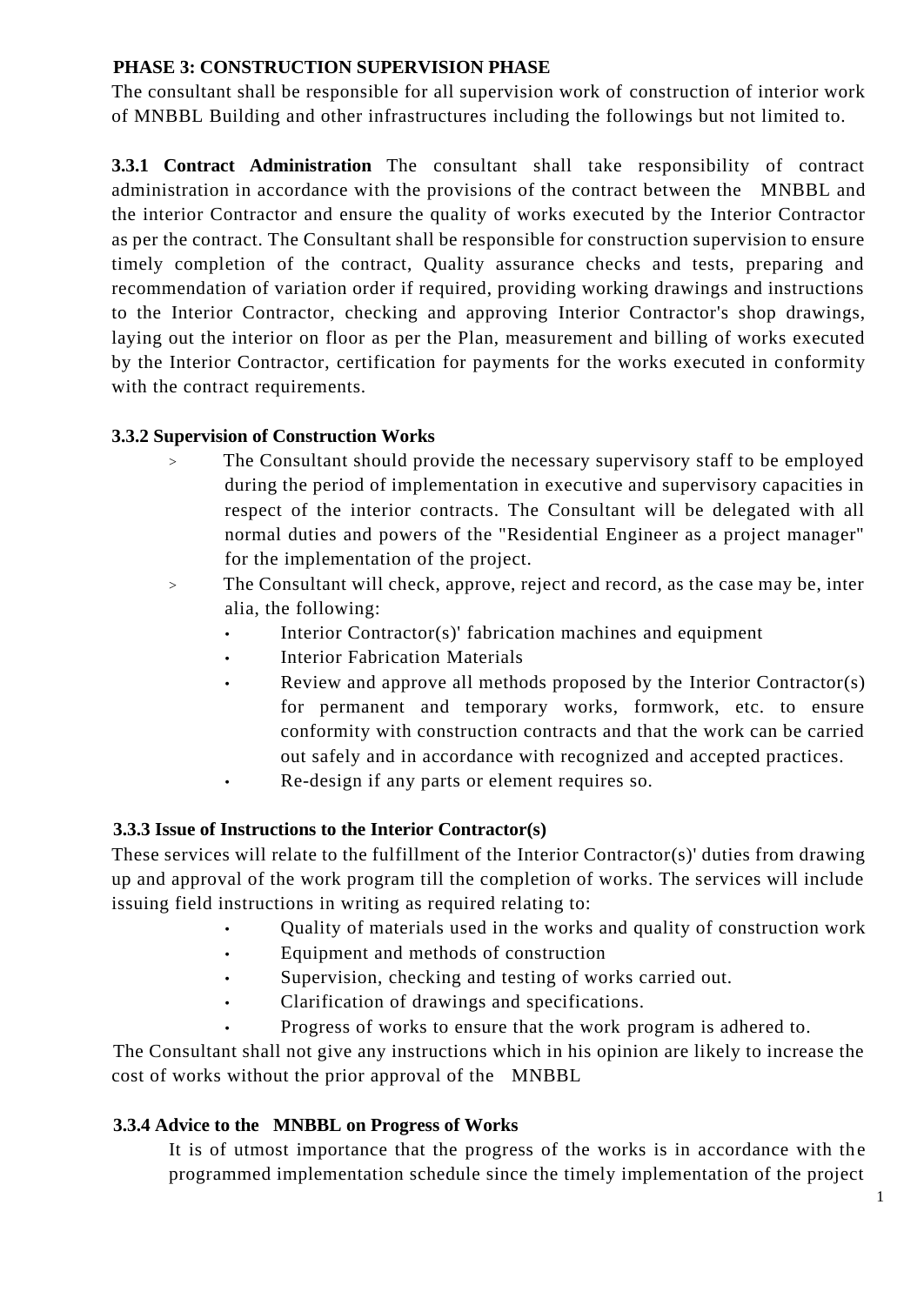necessitates the strict adherence to the approved timetable. The Consultant will keep advised the MNBBL Continuously as to work progress. If any deviation from the implementation schedule occurs, the Consultant will inform the MNBBL about the necessary measures to be taken to avoid dalliance of the project.

#### **3.3.5 Inspection and Testing of Works**

- > At all stages of implementation, the consultant shall carry out regular inspection of materials and workmanship and acceptance tests. The frequency of test shall be as per Norms and specification approved by MNBBL to ensure compliance with the specifications. Where work on site at any time during the implementation does not meet the requirements of the specifications, it shall remove or rectified immediately.
- > Carry out inspection at time of substantial completion of the works and arrange for issue of the Initial Hand-Over Certificate in coordination with the MNBBL
- > Undertake periodic inspections during the Defects Liability Period and notify the MNBBL and Interior Contractor of any defect on the construction works, and supervising their repair. Following the expiry of the Defects Liability period, arrange for issuing the Final Hand-Over Certificate in coordination with the MNBBL

#### **3.3.6 Approval of Payment Certificates**

- > The consultant shall check, verify the measurements of works done by the Interior Contractor and submitted through interim/ final payment certificates and certify payments due to the Interior Contractor to the MNBBL for approval and payments.
- > Certify all of the Interior Contractor(s)' monthly statement and final statement within the time specified in the contract and forward to the MNBBL for arranging payment.
- > The Consultant shall, during the course of works, keep accurate records of all dates and quantities of work carried out, all payments made to the Interior Contractor(s), and all materials and equipment supplied to the site.
- > The consultant shall check and certify for approval the as built drawings submitted by Interior Contractor to the MNBBL

#### **3.3.7 Inspection of Defects and Preparation of Project Closure report**

- > The consultant shall check, verify and issue order for correcting the defects that arises during the defect liability period in each three months from the date of issue of work acceptance letter.
- > Certify for final payment including release of retention money after defect liability period.
- > The consultant shall make a project closure report including work acceptance certificate, final contract bill along with the as built drawings submitted by the Interior Contractor.

#### **3.3.8 Defect Liability**

#### **3.3.8.1 Responsibility for survey and design**

Submission of the final reports does not relieve the consultant from their responsibility to the design. They shall bear full responsibility for:

- i. Correctness of the design and all the calculations (except for the Standard Design, if used)
- ii. Correctness of the drawings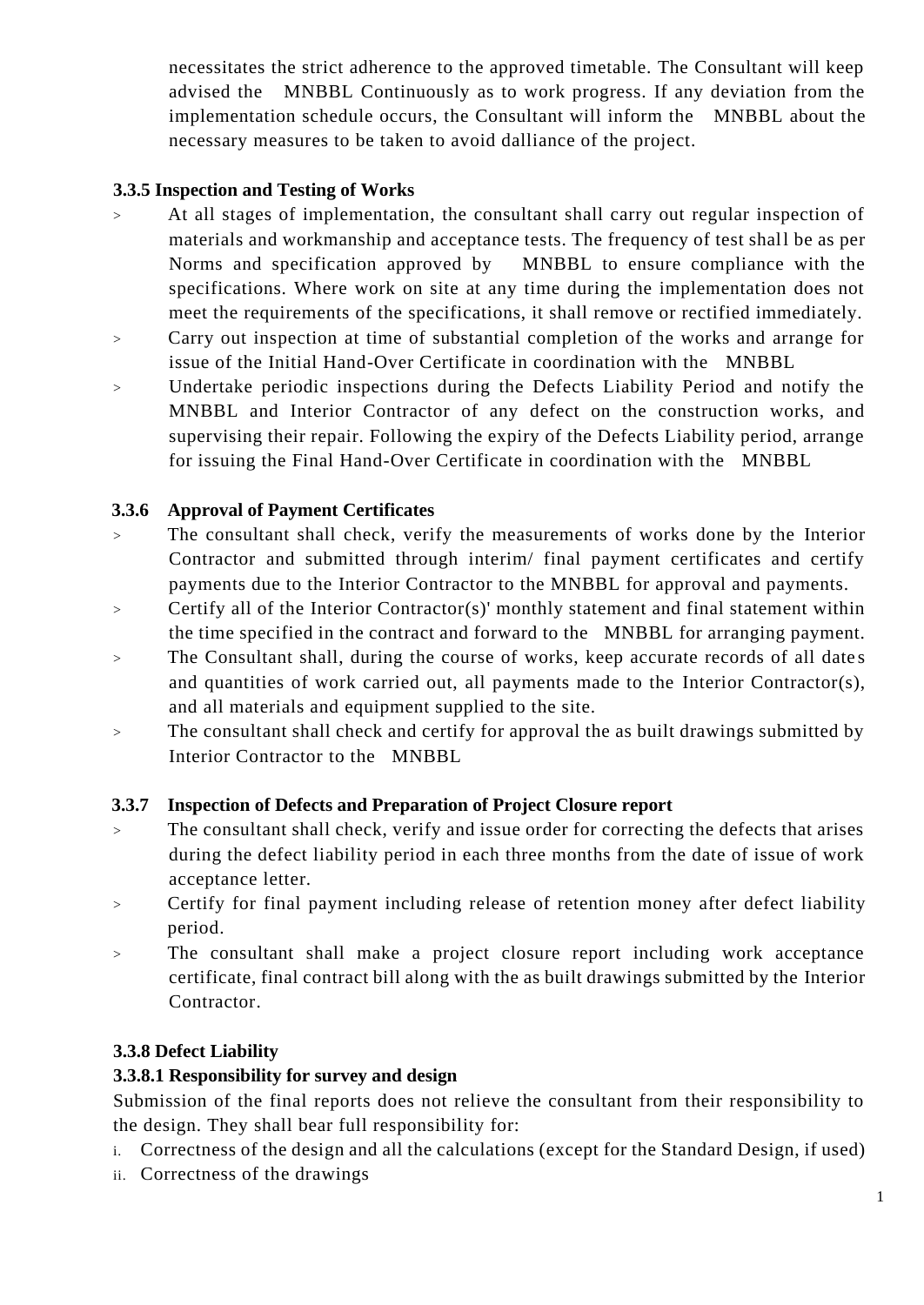iii. Correctness of any other details related to construction as per the Condition of Contract.

#### **3.3.8.2 Acceptance of responsibility**

The Consultants may be asked to submit signed Statement of Acceptance of Responsibility as per MNBBL requirement.

#### **3.3.9 TIME SCHEDULE**

If not indicated otherwise in the contract documents the consultant shall complete the assigned works as per the following schedule:

#### **Phase I: Detailed Engineering Design**

1) Inception Report within 2 (Two) weeks from the date of signing of the contract

- 2) Preliminary Design Report within 1 (one) months from the date of signing of the Contract.
- 3) Draft Report within 3 (Three) months from the date of signing of contract.
- 4) Final Design Report within 4 (Four) months from the date of signing of contract.

#### **Phase II: Procurement Phase**

Bidding and Award of Contract for construction within 4 (Four) weeks after the completion of first Phase

#### **Phase III: Construction Supervision**

Supervision of Interior Fabrication of MNBBL Building and Infrastructure project work until completion of Defect Liability period (expected time 24 months). The construction work is estimated to be completed in 12 months from the date of issue of letter of commencement to the Interior Contractor and defect liability period will be 1 year from the date of issue of work acceptance certificate.

#### **3.3.10 PAYMENT SCHEDULE**

 The contract will be lump-sum cum based contract. For design and procurement phase the consultant will be paid on lump-sum based whereas for Construction Supervision Phase the consultant will be paid based on lump-sum based agreed amount. The reimbursable expenses will be paid on actual expenditure basis on submission of invoices/bill and receipt.

#### **3.3.11 AGREEMENT**

The Consultant will be required to enter into an agreement with MNBBL. The terms and condition of the agreement shall be given with Request for Proposal if the firm shortlisted.

#### **3.3.12 INDEMNITY**

The consultant shall be responsible for any damage of life, property that may arise out of his works and he shall take all necessary insurance provision to indemnify any claims for compensation that may arise through his negligence.

#### **3.3.13 TAXATION**

The Consultant shall be fully responsible for all taxes including VAT applicable as per the rules and regulations of Government of Nepal and for that the taxes except VAT shall be deducted at the source at the time of payment.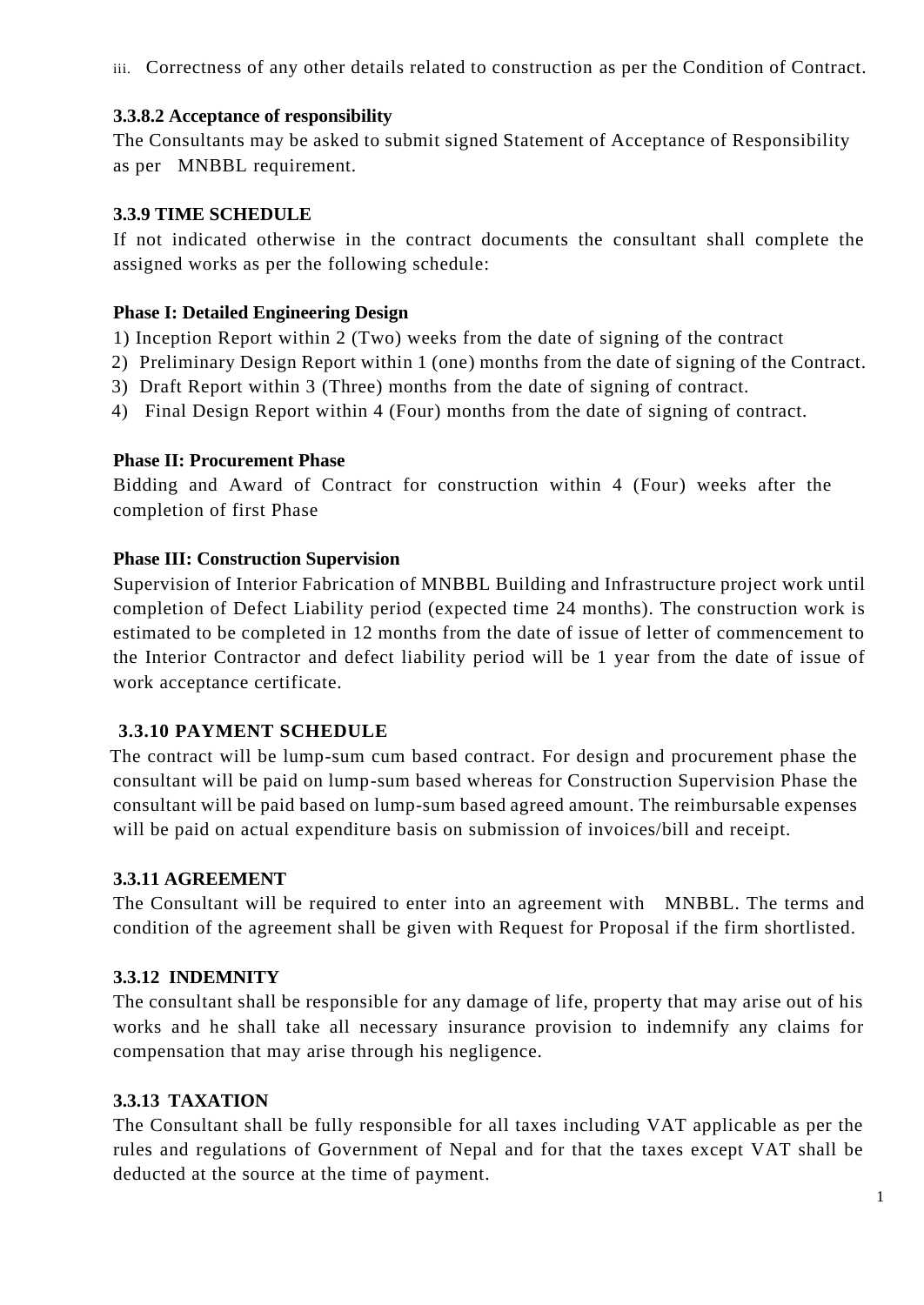# **Section - IV**

# **Evaluation of Consultant's EOI Application**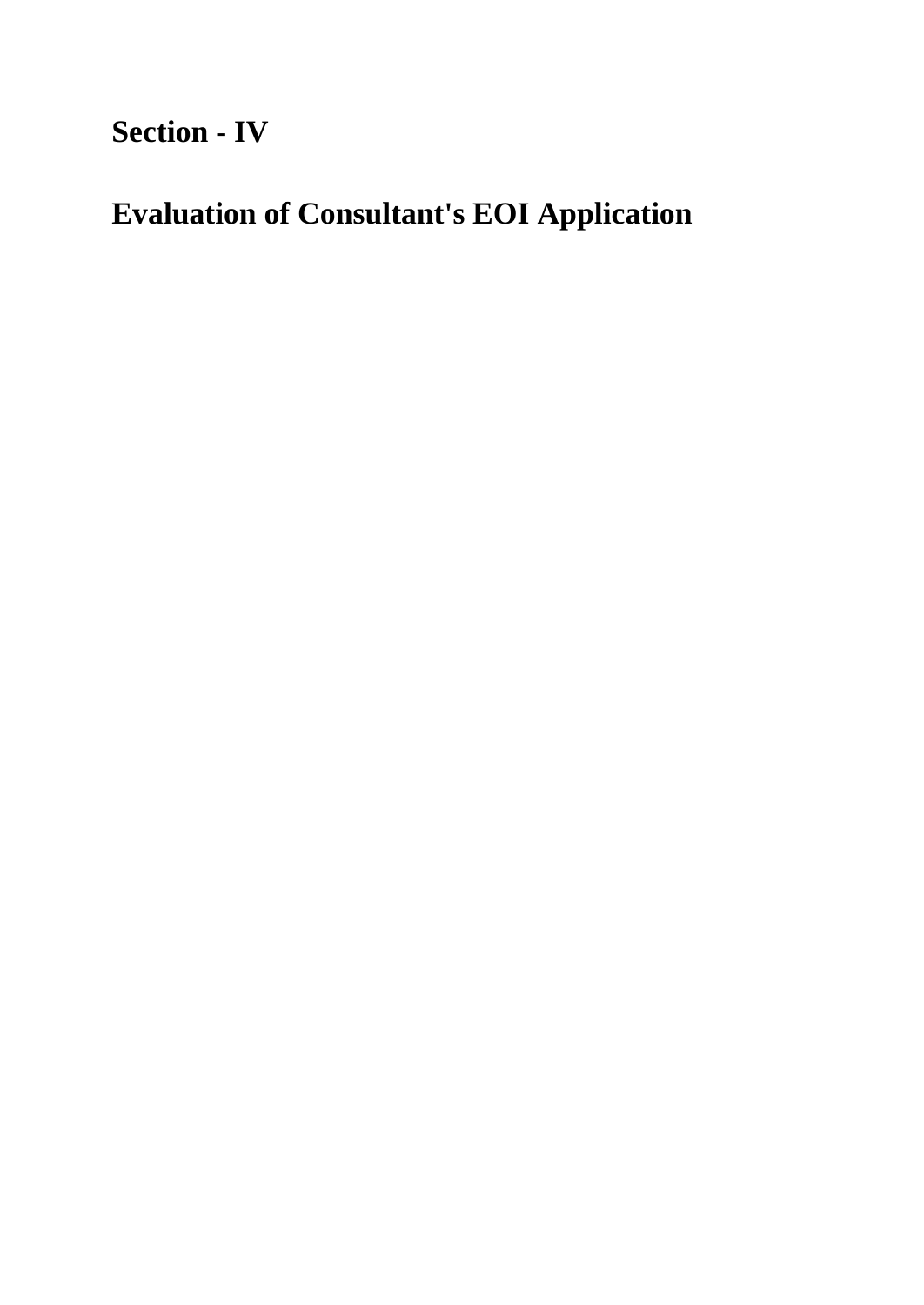### **Evaluation of Consultant's EOI Application**

<span id="page-14-0"></span>Consultant's EOI application which meets the eligibility criteria will be ranked on the basis of the Ranking Criteria. A maximum of 6 consultants shall be short listed **4.1 Eligibility Criteria**

| <b>S. No.</b>    | <b>Criteria Title</b>                                                                                   |
|------------------|---------------------------------------------------------------------------------------------------------|
|                  | <b>Valid Corporate Registration</b>                                                                     |
| $\overline{2}$   | Tax Clearance or on the process of tax clearance at least up to fiscal year 2077/078                    |
| 13               | Valid VAT registration                                                                                  |
| 4.               | Audited report of last five years & minimum of 10.00 million NRS. Turnover in average<br>in last 5 year |
| $\overline{5}$ . | 10 years standing of company registration                                                               |

#### **ii) Evaluation Criteria Technical Competence:**

|    | S. No. Description                                     | <b>Score</b> |
|----|--------------------------------------------------------|--------------|
|    | General experience of consultant                       | 15.00        |
|    |                                                        |              |
|    | Specific Experienced in Institutional (Office) project | 30.00        |
|    | Experiences in similar geographic area                 | 5.00         |
| 4. | Key staff with required qualification                  | 35.00        |
|    |                                                        |              |
|    |                                                        |              |

#### **Total Score: 85.0**

#### **Management Competence:**

|   | <b>Sl. No.</b> Description                         | <b>Score</b> |
|---|----------------------------------------------------|--------------|
|   | Financial capability                               | 5.00         |
|   | Availability of equipment and facilities           | 6.00         |
| 3 | Commitment for Code of ethics                      | 2.00         |
|   | Commitment for adherence to anti-corruption policy | 2.00         |

**Total Score: 15.0**

#### **4.2 Minimum score to pass the EOI is: 70**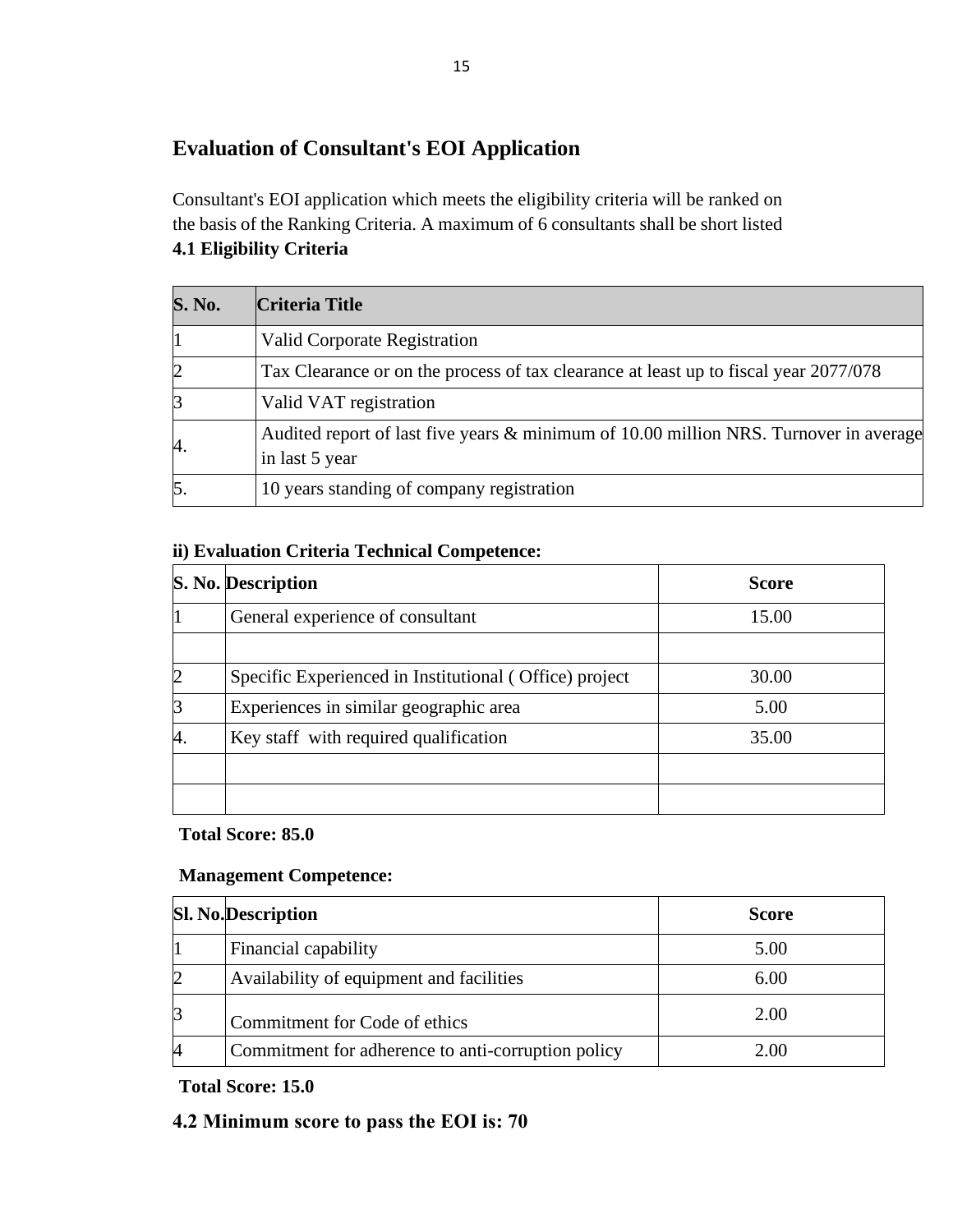#### **4.3 Joint Venture**

JOINT VENTURE FOR TWO FIRMS ALLOWED FOR THIS PROJECT.

#### **4.4 Detail information about Consulting Firms**

The Consulting Firm(s) are required to submit the details about their firms in the given formats

#### **4.5 Other information**

Location, office space, organization chart, total technical staffs and other supporting staffs and other matters related to the job shall be provided in EOI.

#### **4.6 Adherence to code of Ethics and Anti-Corruption Policy**

It is mandatory to provide the firms' commitment on Codes of Ethics and Anti-Corruption Policy. Upon failing to do so, the firm will be disqualified for the evaluation. Mechanism to monitor the adherence to these policies also should be stated.

#### **4.7 Instruction to the Consultant**.

EOI proposal shall be evaluated on the basis of information dully provided by the consultant. Information must be supported by relevant evidence such as certificates, official letters, bills vouchers and necessary commitments wherever applicable otherwise that proposals shall be non-responsive.

The consulting firm must include a team leader and other having minimum qualification mentioned in the evaluation criteria that he/ she must have degree and qualification mentioned above.

Failing to provide a team leader and other these minimum qualities will result in the proposal submitted by the consulting firm invalid and shall not be evaluated.

In all other cases of the key staff designed for the proposed assignment, if the consultant proposal meets the minimum criteria, consultant's proposal shall still be considered valid and shall dully be evaluated. However, in such case where the proposed staff quality lacks the minimum criteria the firm's proposal in that case shall be awarded zero score.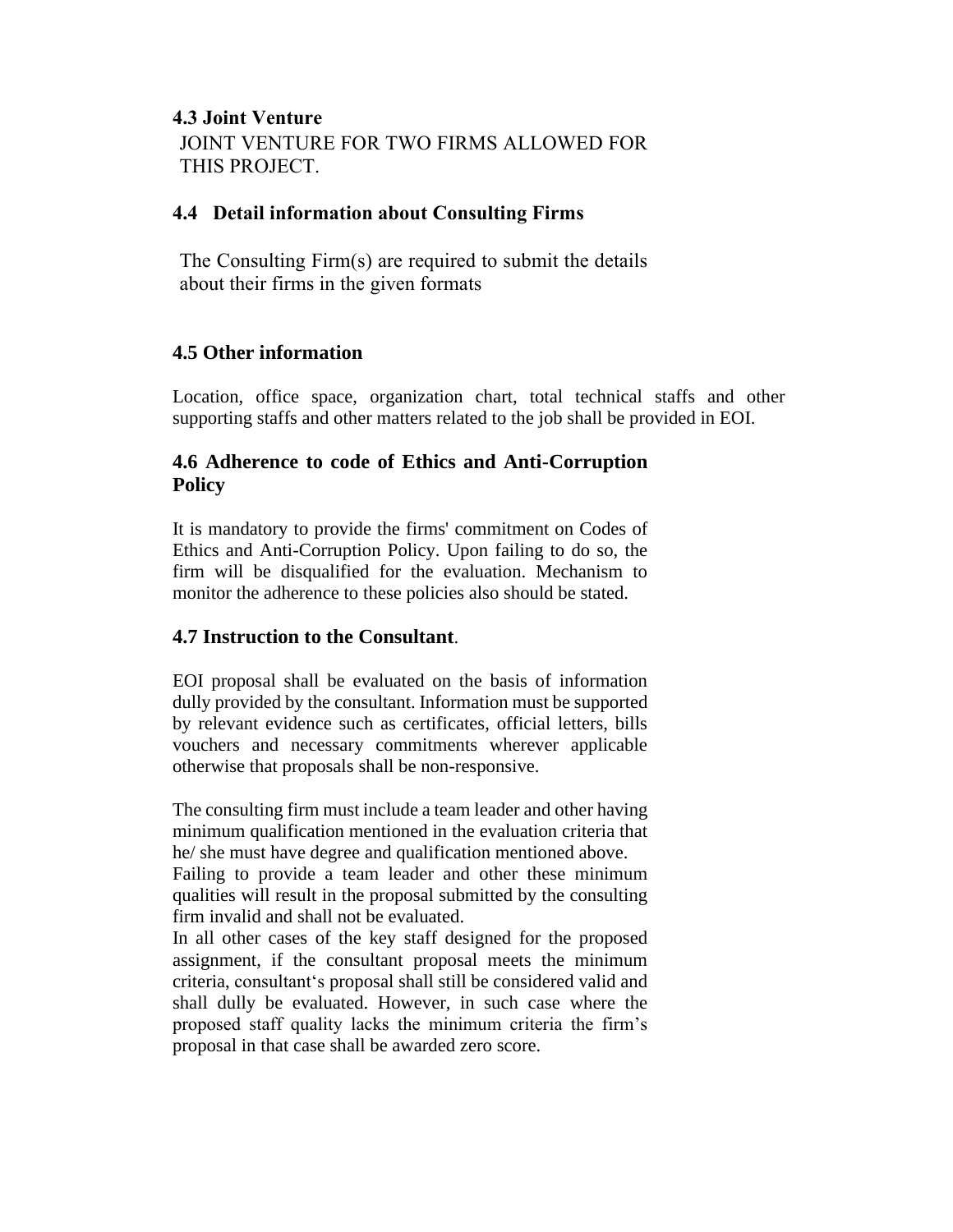# **Section - V**

# **EOI Forms and Formats**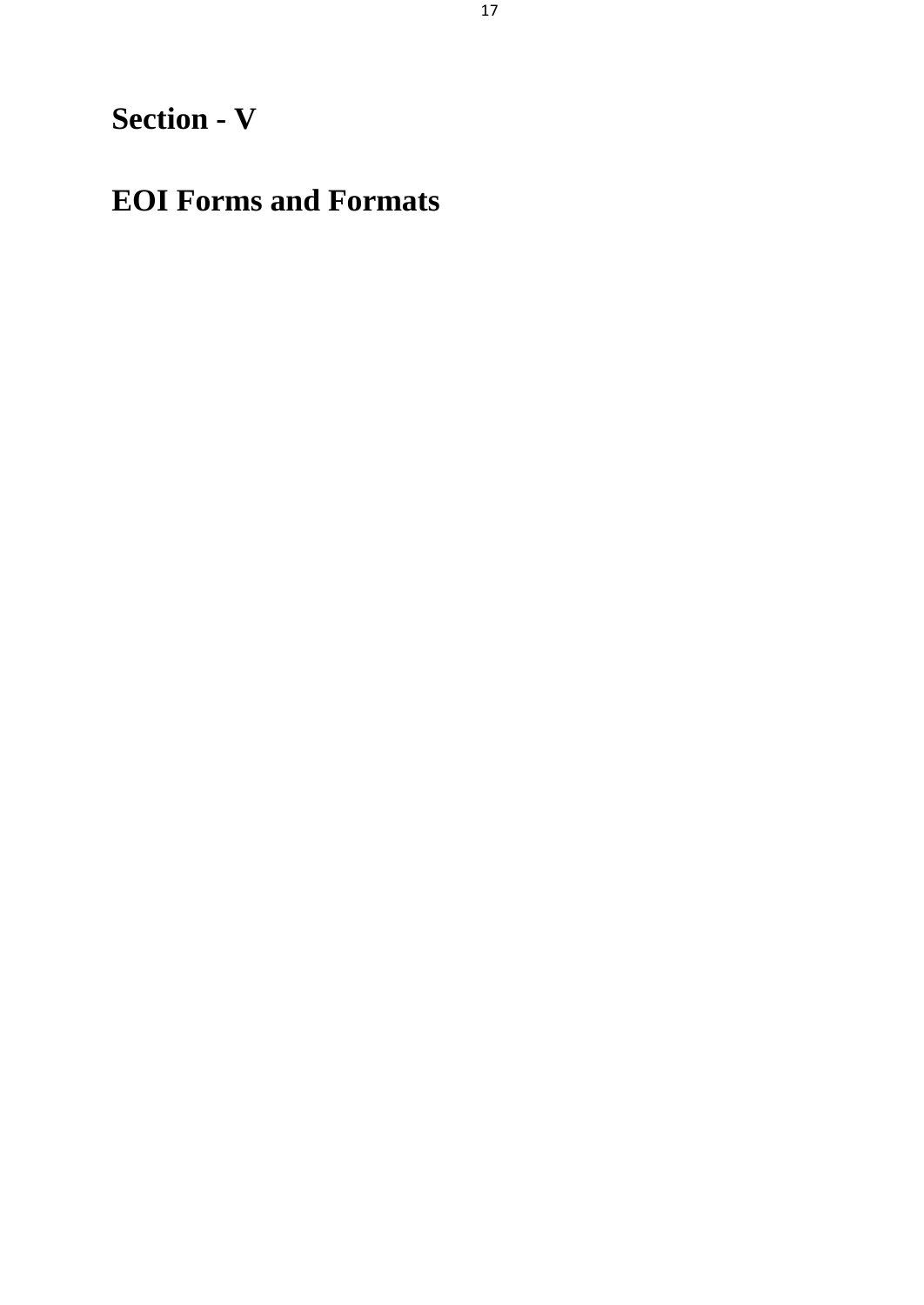### **1. Letter of Application**

*(Letterhead paper of the Applicant or partner responsible for a joint venture, including full postal address, telephone no., fax and email address)*

Date: ...........................

To,

Muktinath Bikas Bank Limited

Kamaladi, Kathmandu Telephone No.: 01-4168683 Email Address: info@muktinathbank.com.np

Sir/Madam,

- 1. Being duly authorized to represent and act on behalf of (hereinafter "the Applicant"), and having reviewed and fully understood all the short-listing information provided, the undersigned hereby apply to be shortlisted by **Muktinath Bikas Bank Limited(MNBBL)** as Consultant for Consulting Services for **Detailed Interior Design and Construction Supervision of Muktinath Bikas Bank Central Office Building Project.**
- 2. Attached to this letter are photocopies of original documents defining:
	- a) the Applicant's legal status;
	- b) the principal place of business;
- 3. **Muktinath Bikas Bank Limited (MNBBL)** and its authorized representatives are hereby authorized to verify the statements, documents, and information submitted in connection with this application. This Letter of Application will also serve as authorization to any individual or authorized representative of any institution referred to in the supporting information, to provide such information deemed necessary and requested by yourselves to verify statements and information provided in this application, or with regard to the resources, experience, and competence of the Applicant.
- 4. **Muktinath Bikas Bank Limited (MNBBL)** and its authorized representatives are authorized to contact any of the signatories to this letter for any further information.<sup>1</sup>
- 5. All further communication concerning this Application should be addressed to the following person,

*[Person]*

<sup>1</sup> Applications by joint ventures should provide on a separate sheet, relevant information for each party to the Application.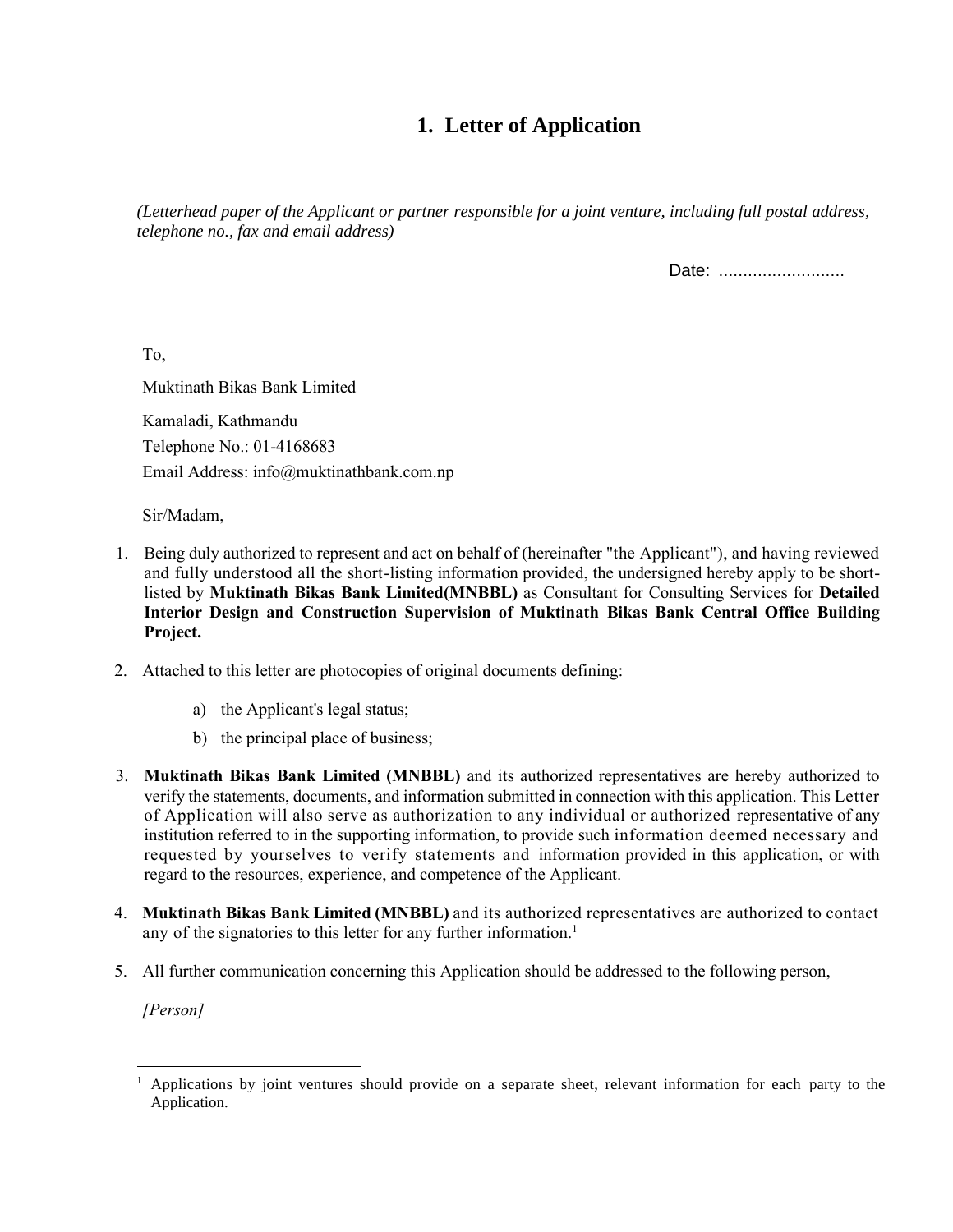*[Company]*

*[Address]*

*[Phone, Fax, Email]*

- 6. We declare that, we have no conflict of interest in the proposed procurement proceedings and we have not been punished for an offense relating to the concerned profession or business and our Company/firm has not been declared ineligible.
- 7. We further confirm that, if any of our experts is engaged to prepare the TOR for any ensuing assignment resulting from our work product under this assignment, our firm, JV member or sub-consultant, and the expert(s) will be disqualified from short-listing and participation in the assignment.
- 8. The undersigned declares that the statements made and the information provided in the duly completed application are complete, true and correct in every detail.

**Signed :**

**Name :**

**For and on behalf of (name of Applicant or partner of a joint venture):**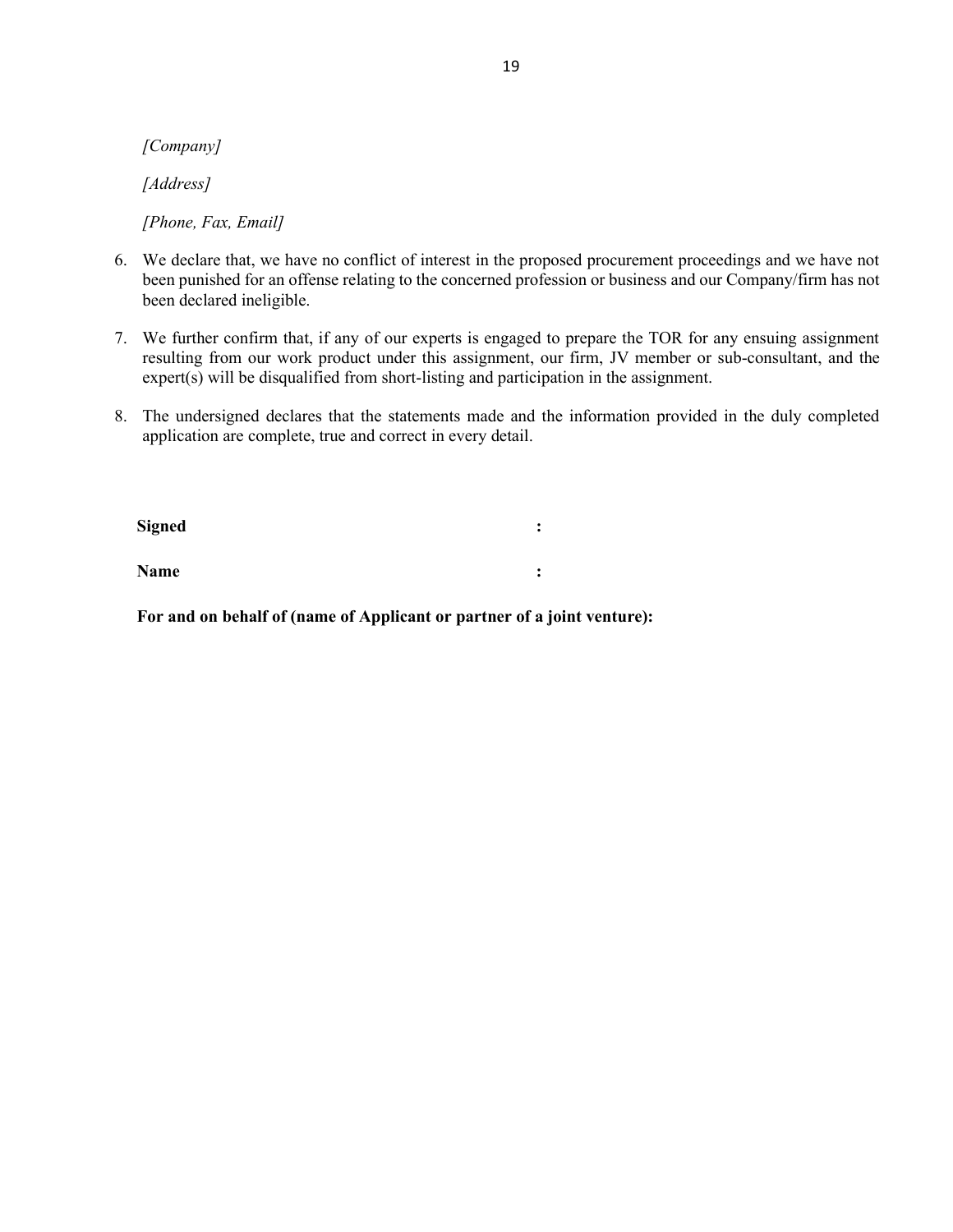#### **2. Detail Information of Applicants**

(In case of joint venture of two firms to be filled separately for each constituent member)

- 1. Name of Firm/Company:
- 2. Type of Constitution (Partnership/ Pvt. Ltd/Public Ltd/ Public Sector/ NGO)
- 3. Date of Registration / Commencement of Business (Please specify):
- 4. Country of Registration:
- 5. Registered Office/Place of Business:
- 6. Telephone No; Fax No; E-Mail Address
- 7. Name of Authorized Contact Person / Designation/ Address/Telephone:
- 8. Consultant's Organization Chart:
- 9. List of Personnel in Company

(Provide Company Profile with description of the background and organization of the Consultant and, if applicable, for each joint venture partner for this assignment.)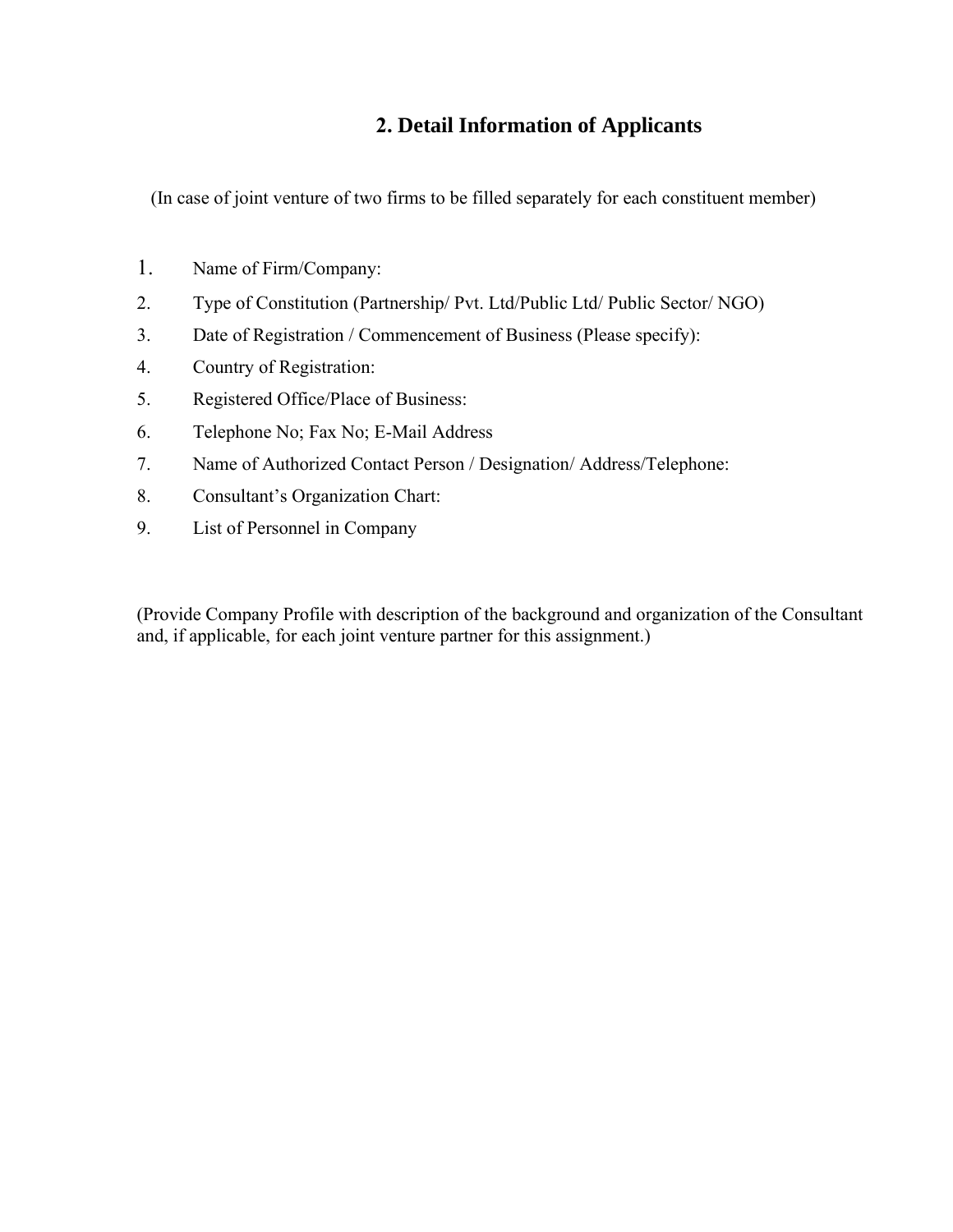### **3. Technical Competencies (Experiences)**

#### **3 (A) General Experience of the Firm during Last Ten years**

2.1. General experiences of the firm, List of Architectural/ Engineering/ Interior Design and Supervision Project of any other project, Design of School, Offices, Hotels, Recreation center, Shopping Mall and Other interior Project Completed Successfully. (Completion of work of each job: Project Cost more than Rs.5 Cores and Consulting Fee of 10 Lakhs within last 10 years or list of works completion 20,000 Sq.Ft. and above.

| S.No. | <b>Project Name</b><br>/Client/Funding<br><b>Agency</b> | Location | Value | <b>Contract   Consulting Value</b> | Start<br>Date | <b>Date</b> | Complete   Involvement<br>(Single or JV |
|-------|---------------------------------------------------------|----------|-------|------------------------------------|---------------|-------------|-----------------------------------------|
|       |                                                         |          |       |                                    |               |             |                                         |
| 2     |                                                         |          |       |                                    |               |             |                                         |
| 3     |                                                         |          |       |                                    |               |             |                                         |
| 4     |                                                         |          |       |                                    |               |             |                                         |

# (Attach letter/ certificate issued by client, such letter must mention the contract amount, and completion year, Attested Experience Certificate)

 $\sim 10^{11}$ 

 $\frac{1}{2}$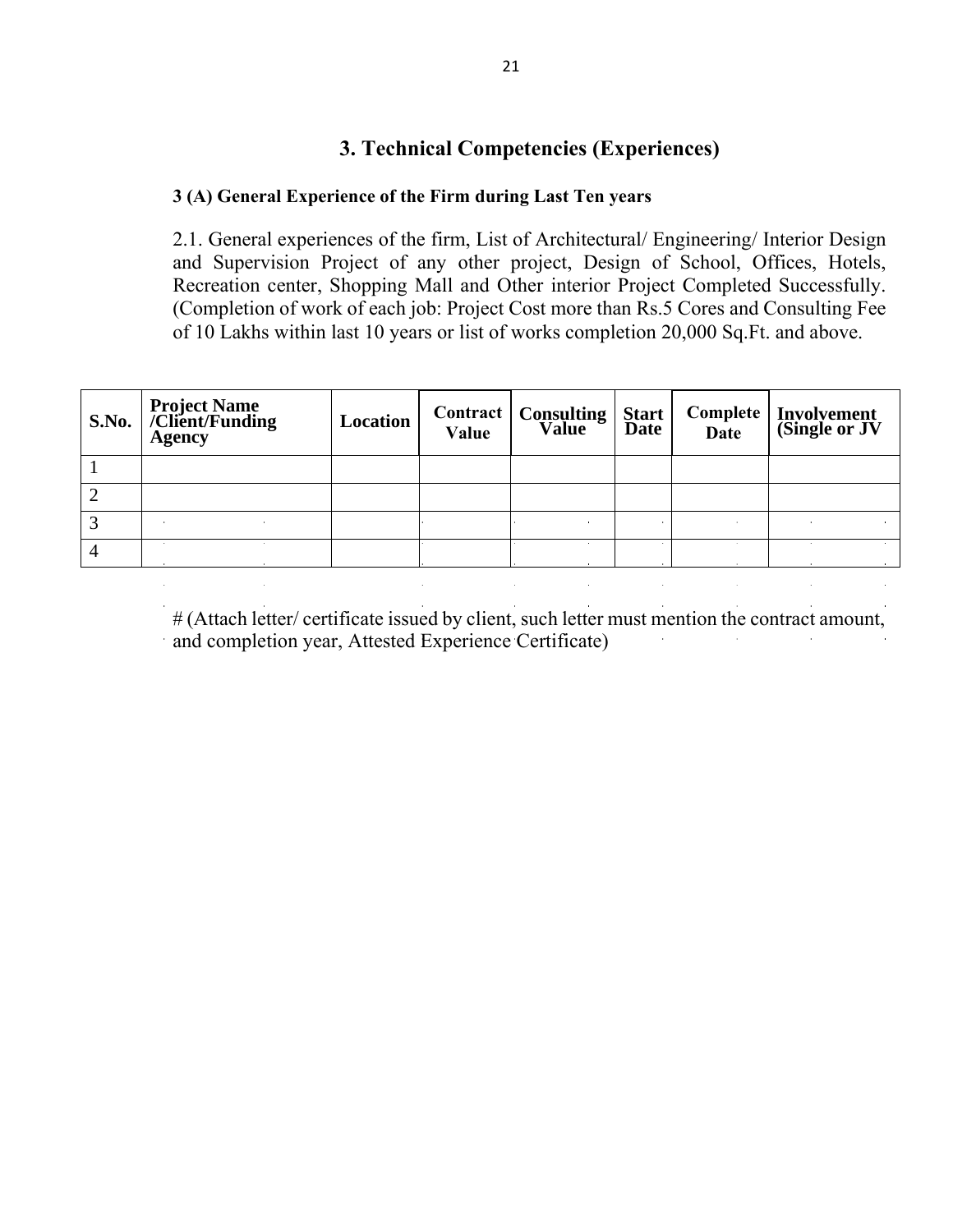#### **3 (B) Specific Experience of the firm in dedicated Institutional projects (Corporate Building) of the firm during last ten years**

| S.No.          | <b>Project Name</b><br>  /Client/Funding<br><b>Agency</b> | Location | Value      | <b>Contract   Consulting   Start  <br/>Value   Date  </b> |                | <b>Date</b> | Complete   Involvement<br>(Single or JV |
|----------------|-----------------------------------------------------------|----------|------------|-----------------------------------------------------------|----------------|-------------|-----------------------------------------|
|                |                                                           |          |            |                                                           |                |             |                                         |
| $\overline{2}$ |                                                           |          |            |                                                           |                |             |                                         |
| 3              |                                                           |          |            |                                                           |                |             |                                         |
| 4              |                                                           |          |            |                                                           |                |             |                                         |
| 5              |                                                           |          |            |                                                           |                |             |                                         |
| 6              |                                                           |          |            |                                                           |                |             |                                         |
| 7              | $\sim 10^{-11}$<br>$\sim$                                 |          | $\alpha$ . | $\sim$                                                    | $\sim 10^{-1}$ | $\alpha$ .  | $\sim$<br>$\alpha$ .                    |
|                | $\bullet$<br>$\bullet$                                    | $\sim$   |            | $\sim$                                                    | $\sim$         | $\sim$      | $\sim$                                  |

# (Attach letter/ certificate issued by client, such letter must mention the contract amount, and completion year, Attested Experience Certificate)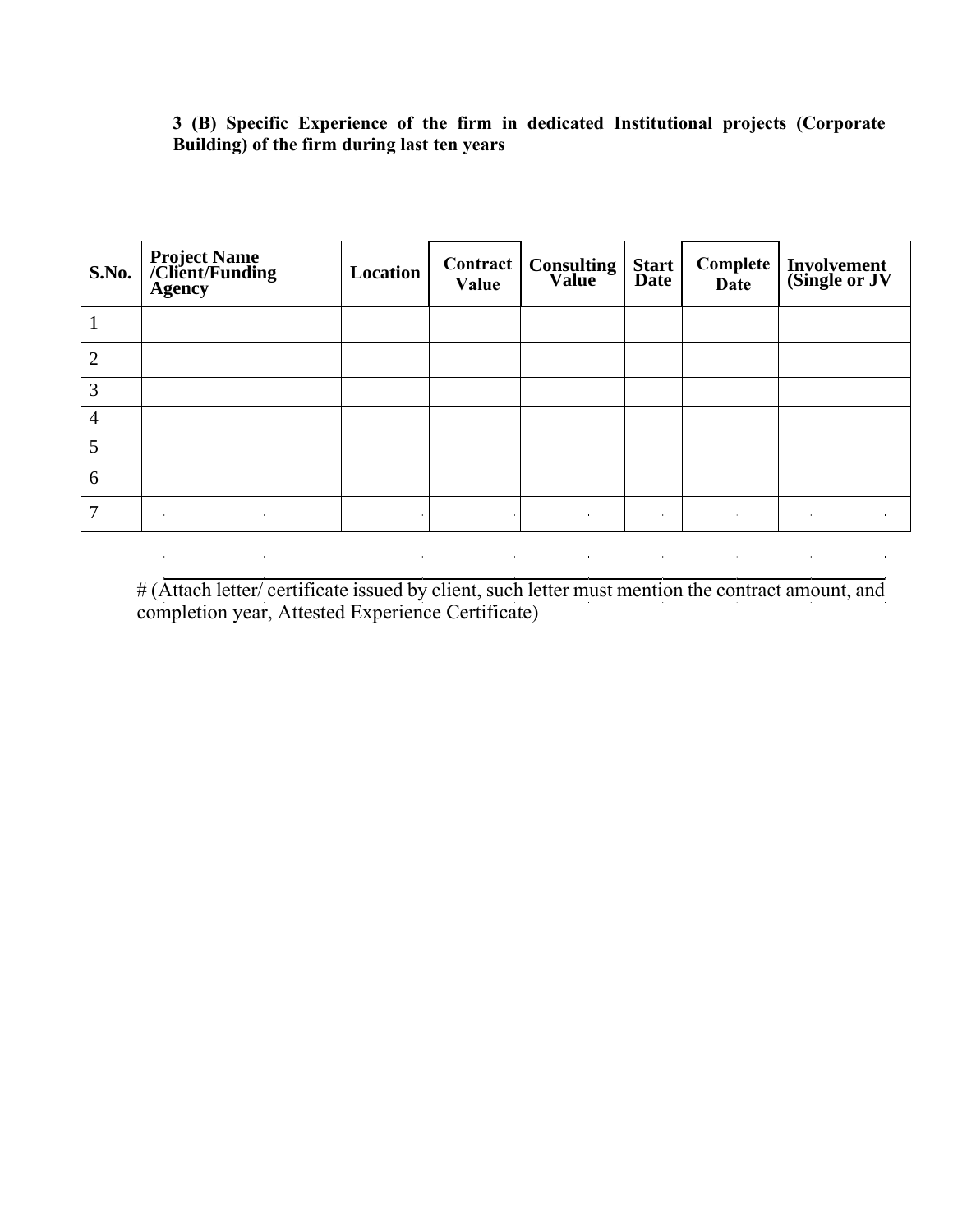| S.No.          | <b>Project Name<br/>/Client/Funding<br/>Agency</b> | Location                     | Contract  <br>Value | <b>Consulting</b>                                                                                                              | Start<br>Date               | Complete<br><b>Date</b> | <b>Involvement</b><br>(Single or JV                                                                                                                                                                                                       |
|----------------|----------------------------------------------------|------------------------------|---------------------|--------------------------------------------------------------------------------------------------------------------------------|-----------------------------|-------------------------|-------------------------------------------------------------------------------------------------------------------------------------------------------------------------------------------------------------------------------------------|
|                |                                                    |                              |                     |                                                                                                                                |                             |                         |                                                                                                                                                                                                                                           |
| $\overline{2}$ |                                                    |                              |                     |                                                                                                                                |                             |                         |                                                                                                                                                                                                                                           |
| 3              |                                                    |                              |                     |                                                                                                                                |                             |                         |                                                                                                                                                                                                                                           |
| $\overline{4}$ |                                                    |                              |                     |                                                                                                                                |                             |                         |                                                                                                                                                                                                                                           |
| 5              |                                                    |                              |                     |                                                                                                                                |                             |                         |                                                                                                                                                                                                                                           |
| 6              |                                                    |                              |                     |                                                                                                                                |                             |                         |                                                                                                                                                                                                                                           |
| 7              |                                                    |                              |                     |                                                                                                                                |                             |                         |                                                                                                                                                                                                                                           |
|                |                                                    |                              | $\sim$              | $\sim$                                                                                                                         | $\mathbf{a}$ .              |                         | $\sim$                                                                                                                                                                                                                                    |
|                | $\alpha$                                           | $\alpha$                     | $\alpha$ .          | $\mathcal{L}(\mathcal{L}^{\mathcal{L}})$ and $\mathcal{L}^{\mathcal{L}}$ are the set of the set of $\mathcal{L}^{\mathcal{L}}$ | $\alpha$ .                  | $\sim$                  | $\bullet$<br>$\alpha$ .                                                                                                                                                                                                                   |
|                | $\sim 10^{-1}$<br>$\alpha$<br>$\sim$               | $\mathcal{A}^{\mathrm{c}}$ . | $\sim 10^{-1}$      | <b>Contractor</b>                                                                                                              | and the control of the con- | $\sim$                  | $\alpha$<br>the control of the control of the control of the control of the control of the control of the control of the control of the control of the control of the control of the control of the control of the control of the control |

**3 (C) Experience in Similar Geographic Region of the firm in similar nature projects of the firm during last Seven years**

# (Attach letter/ certificate issued by client, such letter must mention the contract amount, and completion year, Attested Experience Certificate)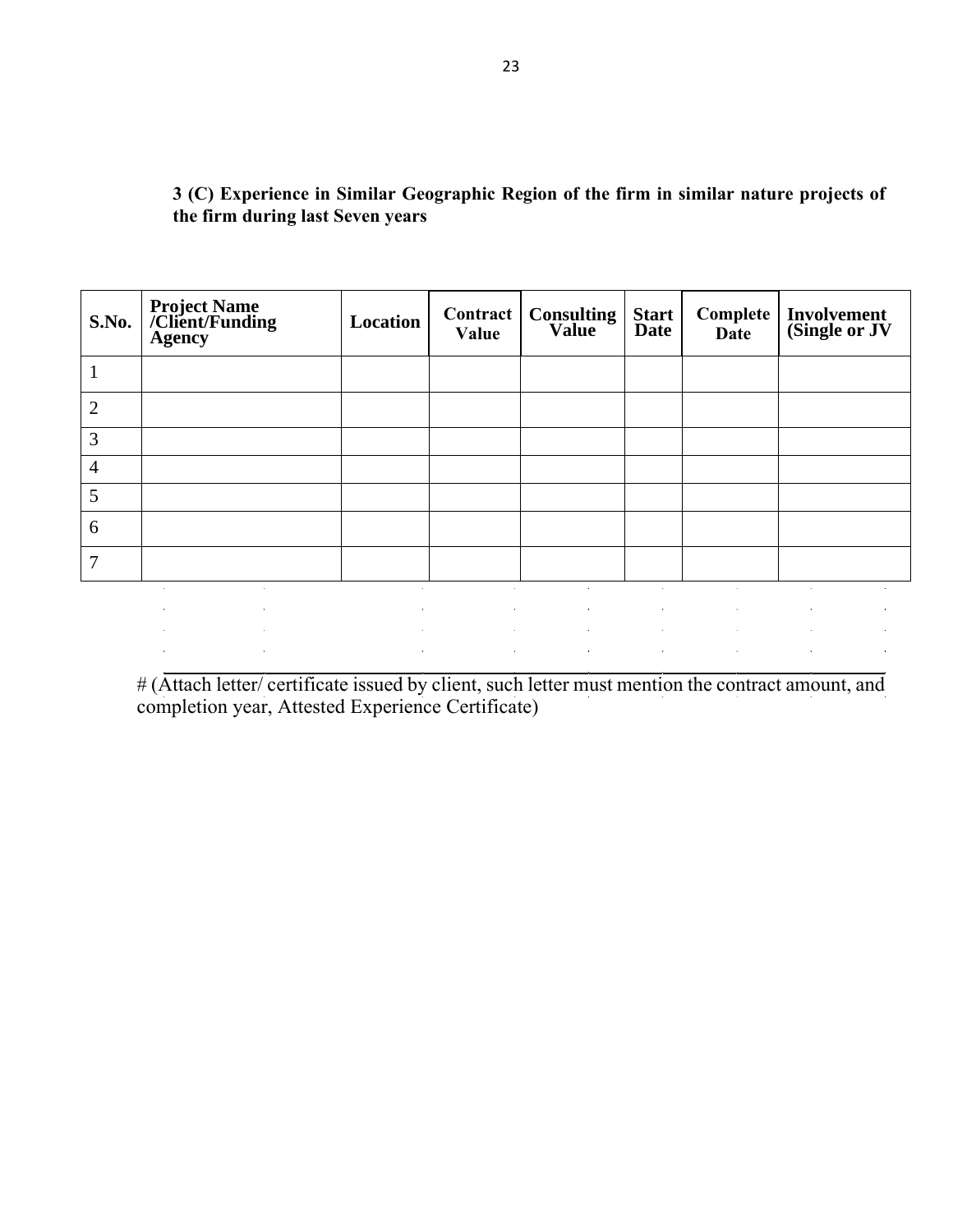#### **Staff Member Number Required Minimum Qualification and General Experience Name(s) of the Persons Date of Appointment Team Leader/Coordinator** Masters in Architect or Masters in Engineering with 5 years' experience in Building/ Interior Design. Or Bachelor in Architect with at list10 years' experience **Architect** Masters in Architect with 5 years' experience in design. Or Bachelor in Architect with at list 8 years' experience **Detailing Architect** Bachelor of Architecture with at least 8 years in detailing. **Civil Sanitary Engineer** Master in Sanitary Engineering and 5 years' experience after master. Or Bachelor's in civil engineering with 10 years of experience. **Electrical Engineer** ME in Engineering 7 years' experience after master or BE in engineering with 10 years' experience **Quantity Surveyor** BE in Civil with 5 years after graduation **Quality** Control BE in respected field with 10 years' **Engineer** experience **HVAC Engineer** ME in respected field with 5 years' experience **Computer Networking & communication**  BE in respected field with 10 years' **specialist** experience Procurement Contract Master in Construction Management **Engineer** with 5 years' experience after ME **Resident civil Engineer** fifteen years' experience or Bachelor ME in Construction Management with

#### **3(D) Availability of Staffs with suitable Qualifications (CV and Certificates must be attached)**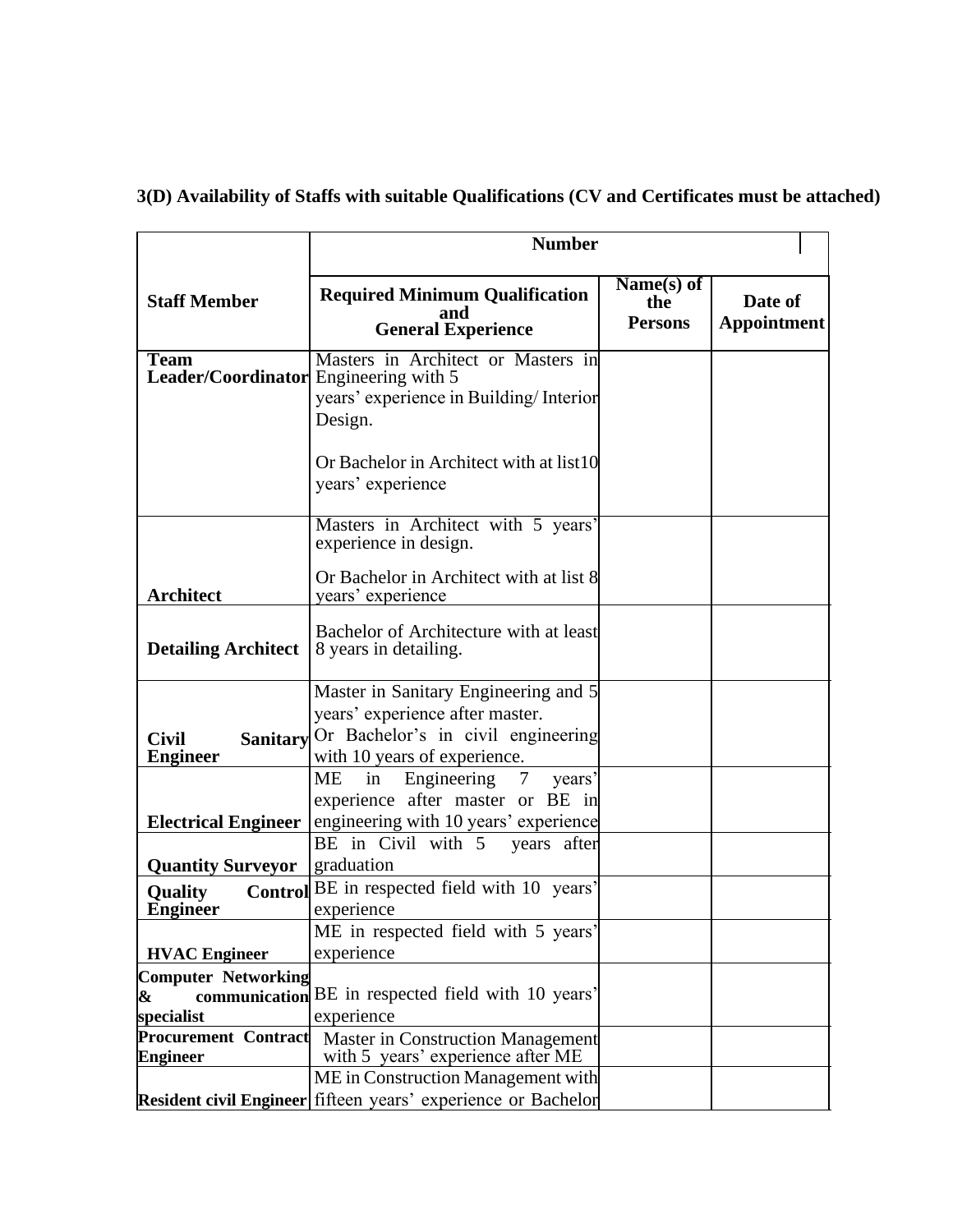|  | In Civil Engineering with 5 years of<br>experience |  |
|--|----------------------------------------------------|--|
|  |                                                    |  |

l,

l,

l,

l,

l,

l.

 $\hat{\boldsymbol{\beta}}$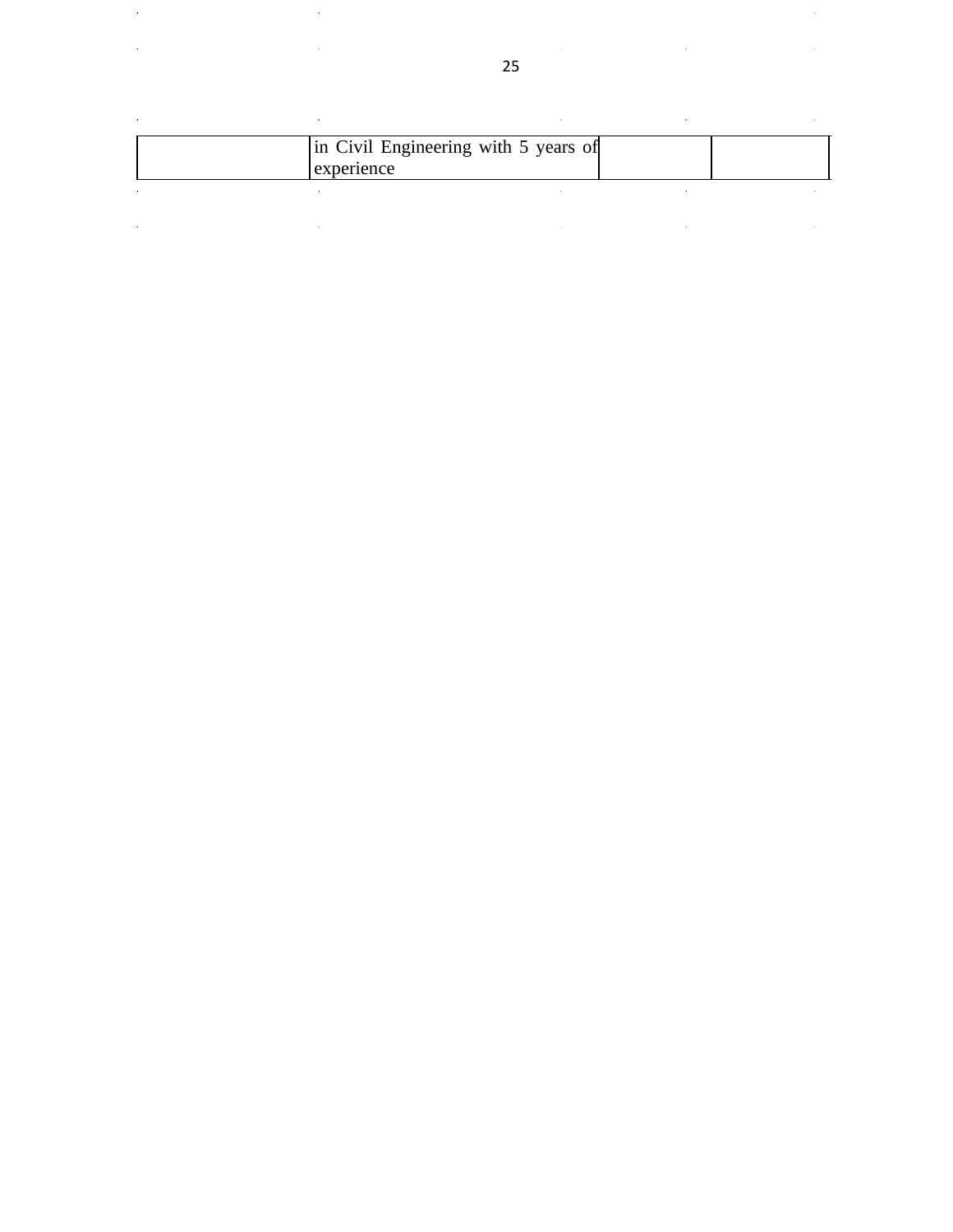## **4. Management Competencies**

#### **4(A) Financial Capacity**

Annual Turnover of Last 5 years

| <b>Fiscal Year</b>                     | Turnover(NRs.) |
|----------------------------------------|----------------|
| 2077-78                                |                |
| 2076-77                                |                |
| 2075-76<br>$\blacksquare$              | $\sim$         |
| $\bullet$<br>2074-75<br>$\blacksquare$ | $\sim$         |
| 2073-74                                |                |

**Attested Tax Clearance certificate and audited reports must be attached**

 $\mathcal{L}^{\text{max}}_{\text{max}}$  and  $\mathcal{L}^{\text{max}}_{\text{max}}$ 

#### **4(B) Equipment and Facilities**

| S.No.                       | <b>Description</b>   | Quantity     | <b>Working condition</b> | <b>Ownership(Own/hire)</b> |
|-----------------------------|----------------------|--------------|--------------------------|----------------------------|
|                             | Laptop<br>computers  |              |                          |                            |
|                             | $i5-i7$              | 10           |                          |                            |
| $\mathcal{D}_{\mathcal{L}}$ | A1 Plotters          |              |                          |                            |
|                             |                      |              |                          |                            |
| 3                           | Leveling             |              |                          |                            |
|                             | instruments          |              |                          |                            |
|                             |                      |              |                          |                            |
|                             | <b>Total Station</b> |              |                          |                            |
|                             | Vehicle              |              |                          |                            |
| 6                           | Office set up        | 1000 sft * 1 |                          |                            |
|                             | Multimedia           |              |                          |                            |
|                             | projector            |              |                          |                            |

**Contract Contract Contract Contract** 

Attested copy of bill & other supporting document must be attached.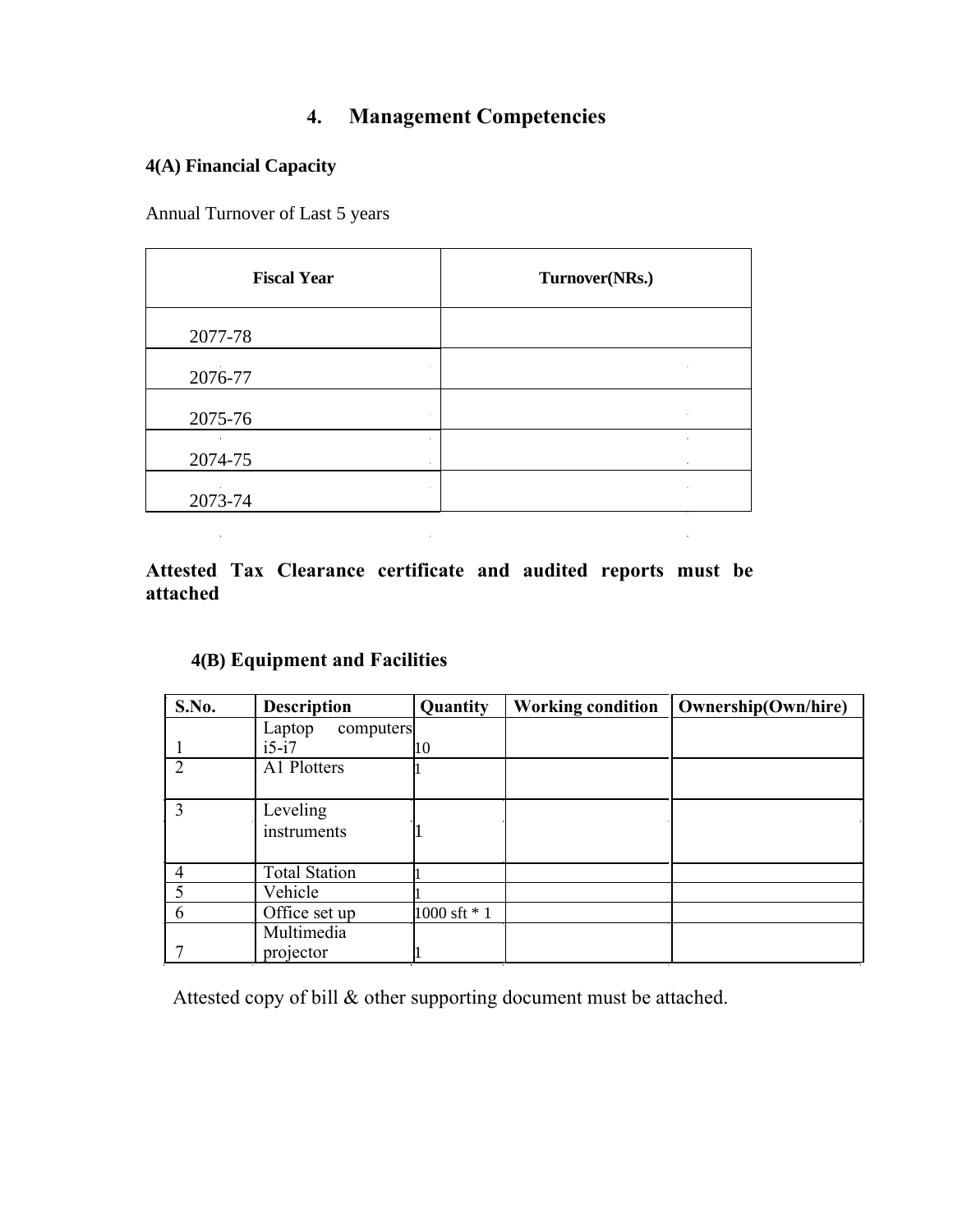### **Appendix-1**

## **Eligibility and Qualifying Criteria**

**Job:** Consulting Services for Detailed Interior Design and Construction Supervision of Muktinath Bikas Bank Central Office Building at Lazimat, Kathmandu, Nepal.

#### **1. Eligibility Criteria:**

| S.N.           | Eligibility Criteria                                                         | Compliance | <b>Status</b> |
|----------------|------------------------------------------------------------------------------|------------|---------------|
|                | <b>Corporate Registration</b>                                                | Yes/No     | Pass/Fail     |
| 2              | Minimum of $10.00$ million Turn $Yes/No$<br>over in average in last 5 years. |            | Pass/Fail     |
| 3              | Clearance/Renewal<br>of<br><b>Tax</b><br>Tax/PAN certificate of 2077/78      | Yes/No     | Pass/Fail     |
|                | <b>VAT/PAN Registration</b>                                                  | Yes/No     | Pass/Fail     |
| $\overline{5}$ | Minimum Ten Years of Standing                                                | Yes/No     | Pass/Fail     |
| 6              | Adherence to code of Ethics and<br><b>Anti-Corruption Policy</b>             | Yes/No     | Pass/Fail     |

#### **2. Details of Criteria**

#### **2.1 The EOI must secure the marks as following**

Total marks as a whole 70% of the total maximum points Total marks for individual item 40% of the total maximum points for individual item

#### **2.2 Financial Capability**

| Maximum marks (up to last five year)          |              |  |  |  |
|-----------------------------------------------|--------------|--|--|--|
| <b>Average Annual Turnover of last 5 year</b> | <b>Marks</b> |  |  |  |
|                                               |              |  |  |  |
| In Average of below 20 Million of turnover    | 2            |  |  |  |
| In Average of 20 Million of Turnover          | 3            |  |  |  |
| In Average of 30 Million of Turnover          |              |  |  |  |
| In Average of above 50 Million of Turnover    | $\varsigma$  |  |  |  |

Maximum marks (up to last five year) ------------------- **5**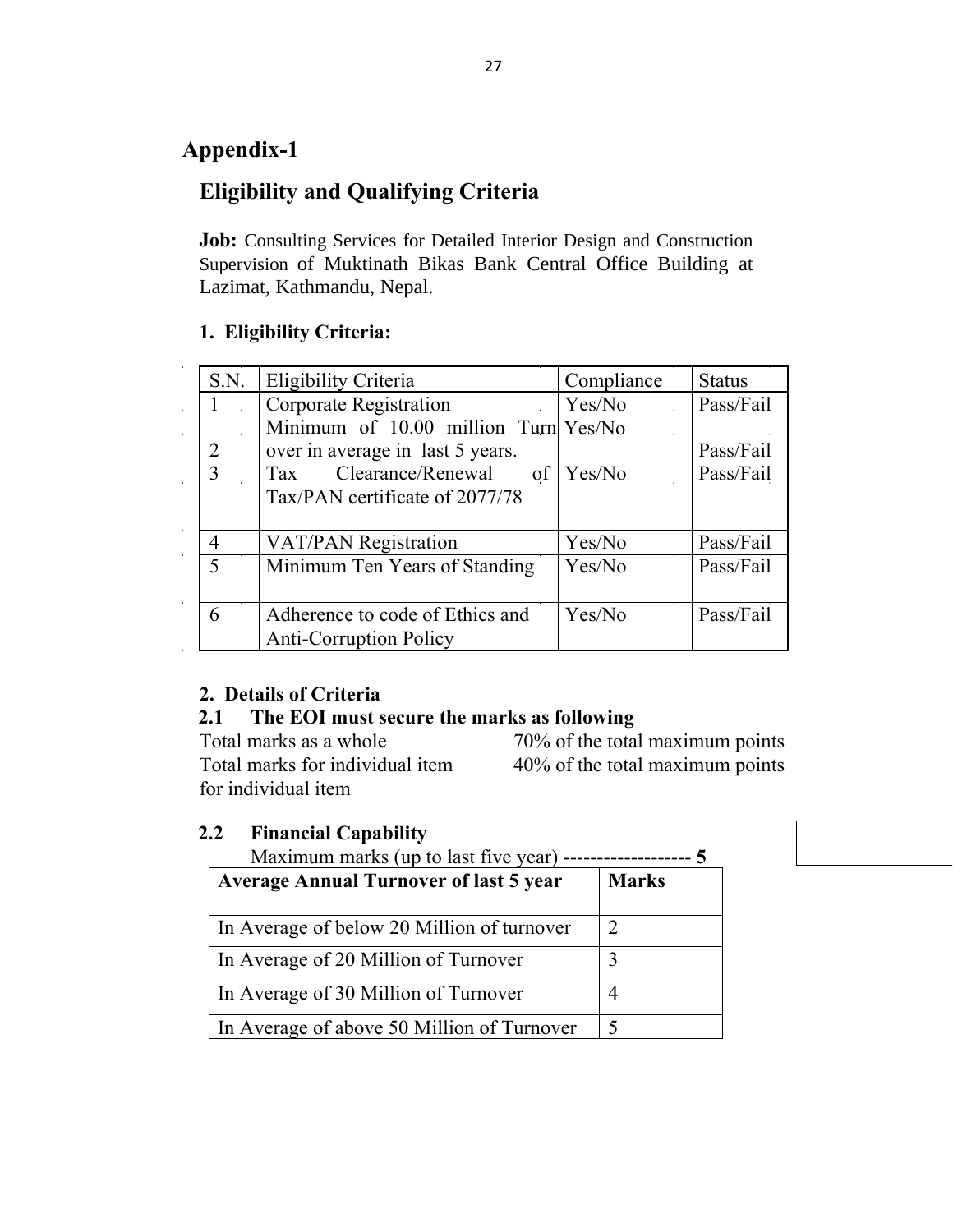### **2.3 GENERAL EXPERIENCE OF THE FIRM & RESOURCES OF THE CONSULTANT**

Maximum marks -----------------------------------------------------------**15.0**

| Work experience        | As consultant                    |
|------------------------|----------------------------------|
| Completion of Projects | $\frac{1}{2}$ X 5 for 5 projects |

**2.4 EXPERIENCE IN SPECIFIC JOBS (**Dedicated Specific Experience in Institutional Office building project) **Maximum marks -------------30.00**

| Work experience                              | As consultant      |
|----------------------------------------------|--------------------|
| Completion of the Interior Design and        |                    |
| supervision of Institutional Office building |                    |
| project (2 interior projects of area above   |                    |
| $20,000$ Sq.Ft.)                             | $2 X 15.00$ points |
|                                              |                    |

#### **2.5 EXPERIENCE IN SIMILAR GEOGRAPHIC Region (General multi storied Building) Maximum marks -----------------------5.0**

**Detail Architectural, structural drawing design with analysis, cost estimate along with Construction Supervision of Construction of multi-story Corporate Building Project. (Two no of Project)**

| Work experience                            | As consultant    |
|--------------------------------------------|------------------|
| Multistory Corporate Building area more    |                  |
| than 50 thousand Sq.Ft. Project Completion |                  |
| of work                                    | $2.5 \text{ X2}$ |
|                                            | .5 O             |

#### **2.6 Marks for AVAILABILITY OF STAFF Maximum marks ---------------------------35.0**

 $\mathcal{L}_{\text{max}}$ 

(CV with authorized signature of key personnel and Notarized certificates should be attached)

|                                   | No's                          | <b>Max Marks</b>           |
|-----------------------------------|-------------------------------|----------------------------|
|                                   |                               |                            |
|                                   |                               |                            |
| <b>Team</b><br>Leader/Coordinator |                               |                            |
|                                   |                               | Total $=6$                 |
|                                   |                               | PHD with 20 years $Ex = 6$ |
|                                   |                               | ME 5 years $Ex = 4$        |
|                                   |                               | BA 10 years $Ex=3$         |
|                                   |                               | Total $=9$                 |
| <b>Architect</b>                  | $\mathfrak{D}_{\mathfrak{p}}$ |                            |